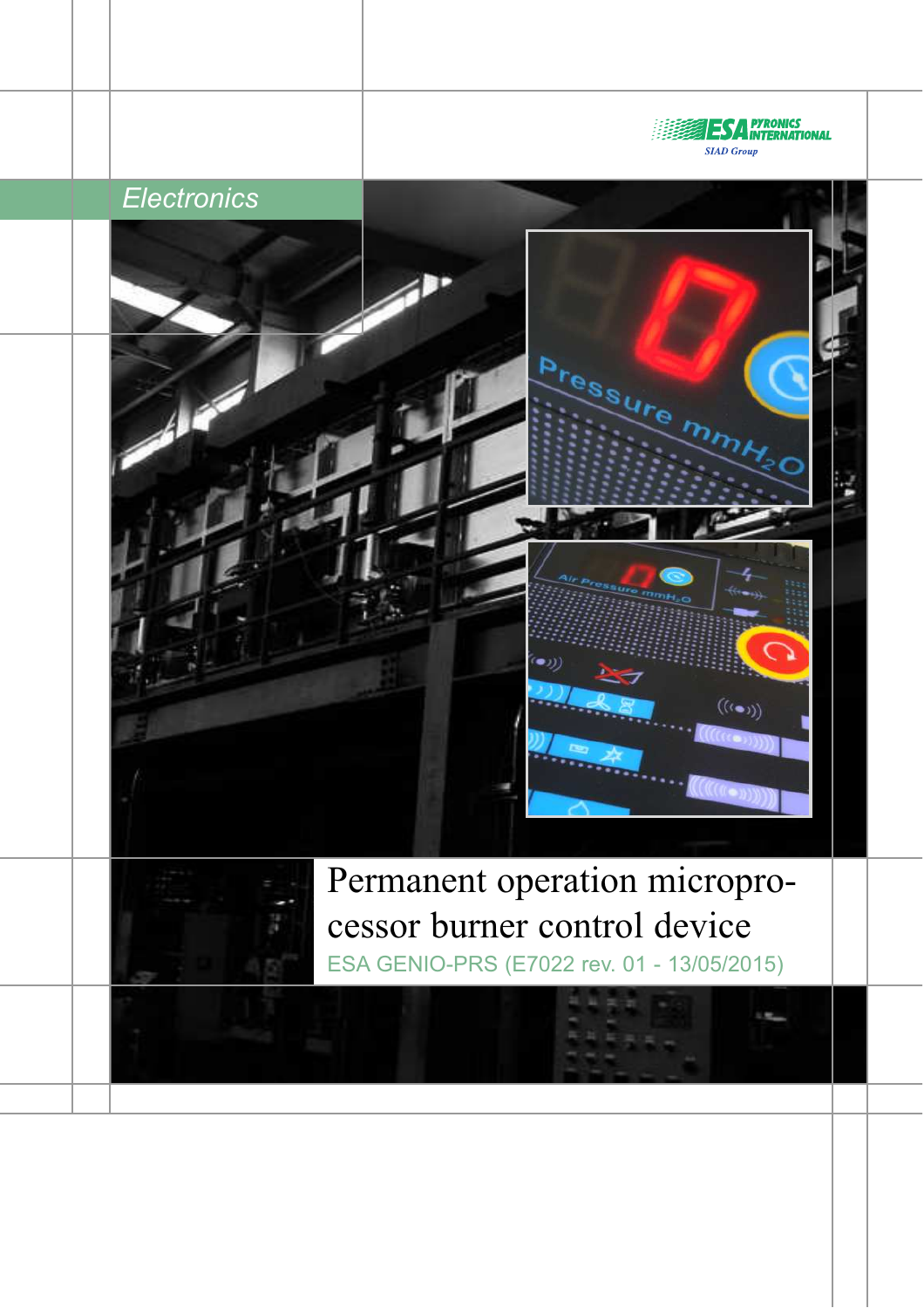#### **GENERAL WARNINGS:**



■ All installation, maintenance, ignition and setting must be performed by qualified staff, respecting the norms present at the time and place of the installation.

■ To avoid damage to people and things, it is essential to observe all the points indicated in this handbook. The reported indications do not exonerate the Client/User from observing general or specific laws concerning accidents and environmental safeguarding.

 $\blacksquare$  The operator must wear proper DPI clothing (shoes, helmets...) and respect the general safety, prevention and precaution norms.

■ To avoid the risks of burns or high voltage electrocution, the operator must avoid all contact with the burner and its control devices during the ignition phase and while it is running at high temperatures.

■ All ordinary and extraordinary maintenance must be performed when the system is stopped.

■ To assure correct and safe use of the combustion plant, it is of extreme importance that the contents of this document be brought to the attention of and be meticulously observed by all personnel in charge of controlling and working the devices.

■ The functioning of a combustion plant can be dangerous and cause injuries to persons or damage to equipment. Every burner must be provided with certified combustion safety and supervision devices.

■ The burner must be installed correctly to prevent any type of accidental/undesired heat transmission from the flame to the operator or the equipment.

■ The performances indicated in this technical document regarding the range of products are a result of experimental tests carried out at ESA-PYRONICS. The tests have been performed using ignition systems, flame detectors and supervisors developed by ESA-PYRO-NICS. The respect of the above mentioned functioning conditions cannot be guaranteed if equipment, which is not present in the ESA-PYRONICS catalogue, is used.

# **DISPOSAL:**



To dispose of the product, abide by the local legislations regarding it.

**GENERAL NOTES:**

■ In accordance to the internal policy of constant quality improvement, ESA-PYRONICS reserves the right to modify the technical characteristics of the present document at any time and without warning.

■ It is possible to download technical sheets which have been updated to the latest revision from the **www.esapyronics.com** website.

■ The products manufactured by ESA-PYRONICS have been created in conformity to the **UNI EN 746- 2:2010** Norms: Equipment for industrial thermal process - Part 2: Safety requirements for combustion and the movement and treatment of combustible elements. This norm is in harmony with the Machine Directive **2006/42/CE**. It is certified that the products in question respect all the requirements prescribed by the above mentioned Norms and Directives.

■ Certified in conformity with the **UNI EN ISO 9001** Norm by DNV GL.

#### **CERTIFICATIONS:**

| __      |  |
|---------|--|
| __<br>_ |  |
| __      |  |
| __      |  |
|         |  |
|         |  |

ESA GENIO-PRS conforms to **EN298** and EU directives: Gas directive **2009/142/EC**, Low Voltage Directive **2014/35/UE**, Electromagnetic immunity **2014/30/UE**, in union with **EN298** and **EN746-2**.

The products meet the requirements for the Eurasian market (Russia, Belarus and Kazakhstan) according to the **EAC** certificate.

# CE EAL

#### **ASSISTANCE/CONTACTS:**



**Headquarters:** Esa S.p.A. Via Enrico Fermi 40 24035 Curno (BG) - Italy Tel +39.035.6227411 Fax +39.035.6227499 **esa@esacombustion.it**

**International Sales:** Pyronics International s.a. Zoning Industriel, 4ème rue B-6040 Jumet - Belgium Tel +32.71.256970 Fax +32.71.256979 **marketing@pyronics.be**

**www.esapyronics.com**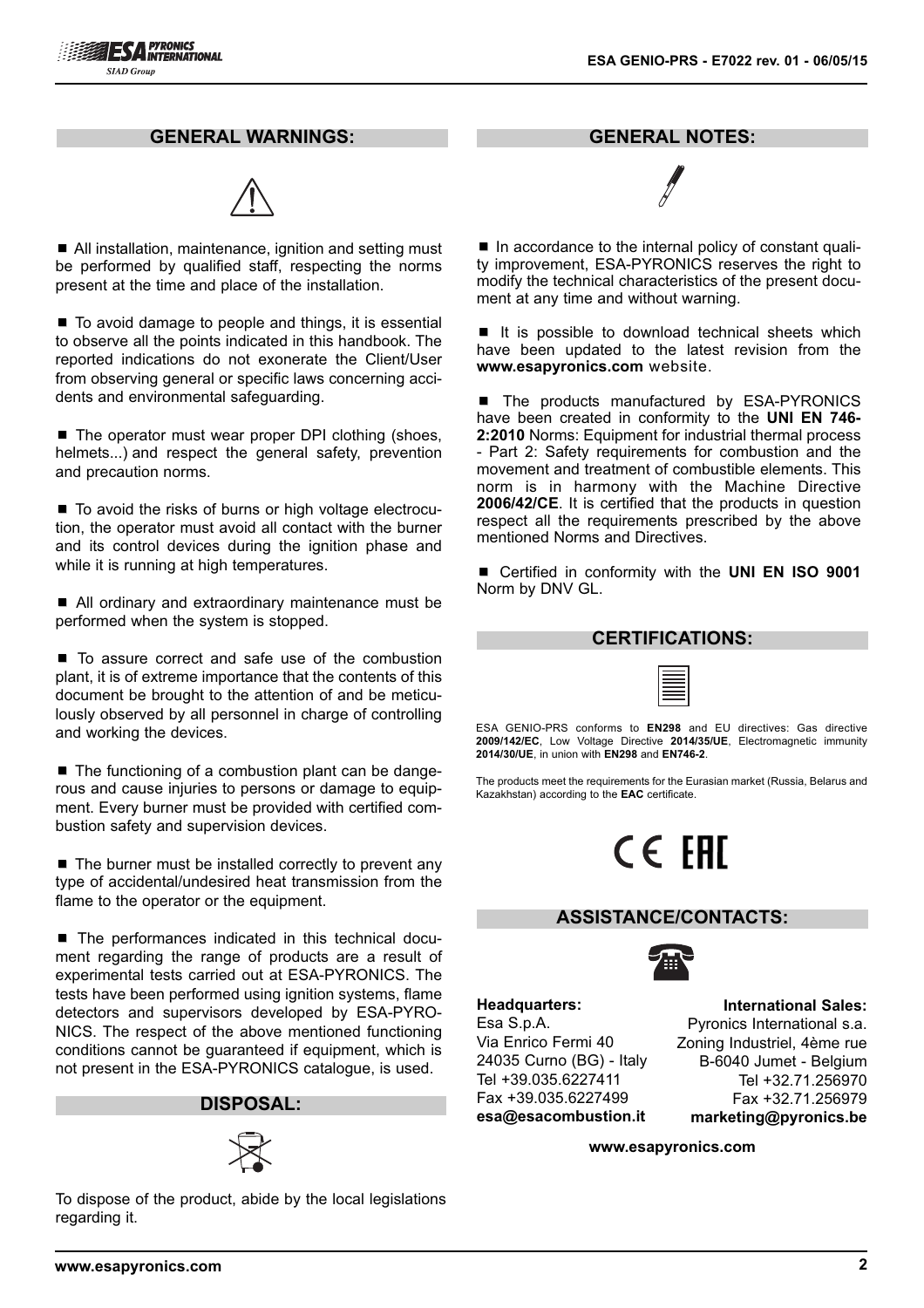ESA GENIO-PRS is a microprocessor flame control for the management and the control of single-stage burners in a condition of permanent operation, giving a simple and thorough status display of the burner. Furthermore the instrument displays the combustion air pressure on the burner inlet making regulation operations easier. The device has commands and local indications that

together with the remote reset input and burner lockout output allow complete management of the burner.

ESA GENIO-PRS is supplied in a robust thermoplastic case designed for housing the ignition transformer and the connection cables, allowing installation in the immediate vicinity of the burner.

#### **APPLICATION**

■ One-stage gas burners with continuous operation.

- ■Burners with detection electrode or single electrode, and combined together.
- Burner with local air flow regulation

■ Tunnel furnaces with local and remote control of the burners.

# **CHARACTERISTICS**

#### **GENERAL**

| Supply voltage:                 | 115 Vac/230 Vac +10÷-15%                                  |
|---------------------------------|-----------------------------------------------------------|
| ■ Supply frequency:             | $45 + 65$ Hz                                              |
| ■ Supply type:                  | phase-neutral,                                            |
|                                 | not suitable for phase-phase systems                      |
|                                 | ■ Type of neutral: suitable for systems with both neutral |
|                                 | to earth as well as non-earthed neutral                   |
| Power consumption without load: | 6 VA max                                                  |
| Operating temperature:          | $0+60$ °C                                                 |
| Storage temperature:            | $-20+80$ °C                                               |
| ■ Protection degree:            | IP40                                                      |
|                                 | (for wiring use specific cable glands)                    |
| ■ Mounting position:            | any                                                       |
| ■ Working environment:          | not suitable for explosive or                             |
|                                 | corrosive environments                                    |
| Container:                      | thermoplastic with glass fiber                            |
| ■ Size:                         | 200×120×98 mm                                             |
| ■ Weight:                       | 1.200 a                                                   |



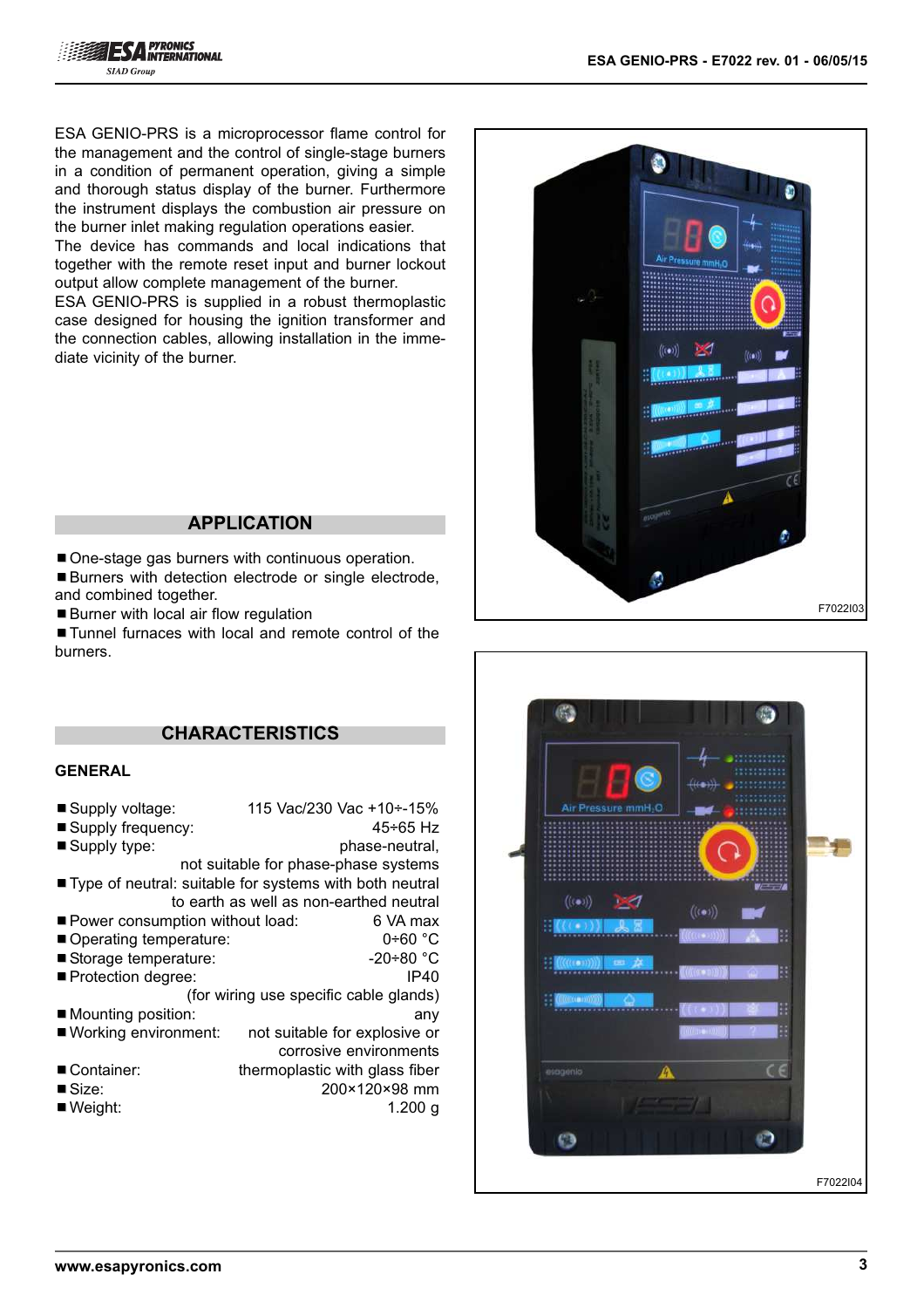

# **CHARACTERISTICS**

### **INPUTS AND OUTPUTS**

- Voltage at flame detection probe: max 280 Vac
- ■Minimum ionization current: 3 uA ± 0.3 μA
- 
- 
- 
- 
- 
- Distance between ignition electrode and burner mass: 3 mm ± 0,5
- 
- 
- 
- 
- $\blacksquare$  Total maximum current for all the outputs:
- 
- ■Resistance outputs for burner counts:  $1.8 KΩ$  /  $4 W 1%$

#### **PARAMETERS**

- Waiting or prepurge time before ignition: 0÷65 sec (multiples of 5 sec)
- 
- 
- 
- 
- ¾Flame sensor check on permanent operation: within 1 hour
- 

#### **AIR INLET PRESSURE**

- Relative pressure sensor range: 0÷99mmH2O o 0÷99mbar
- ■Maximum applicable relative pressure: 350 mbar 350 mbar 350 mbar 350 mbar
- 
- ■Pressure inlet attachment: rubber or rislan tube 6mm
- 

■ Current limit on the probe: 1 mA ■ Type of detection probe: electrode electrode electrode electrode electrode electrode electrode electrode electrode ■ Line length of detection electrode probe:  $\blacksquare$ <br>
■ Insulation between probe conductors:  $\blacksquare$  > 50 MΩ (cables with double insulation or protection)  $>$  50 MΩ (cables with double insulation or protection) ■HV cable length from ignition transformer: interesting the state of the length 1 m / maximum 2 m ■ Remote reset input voltage: same as the supply voltage: same as the supply voltage ■ Digital input absorption: max 5mA ■ Output voltage: same as the supply voltage: same as the supply voltage same as the supply voltage ■Maximum current for each output: 1,5 A (2 A for ignition transformer)<br>■Total maximum current for all the outputs: 3.15A per 10 seconds / minute ■ Output protection fuse: 3.15A rapidly replaceable

■ First safety time: 3-5-7-10 sec ■ Reaction time: 1 sec ■ Accepted remote unlocks: max 5 in 15 minutes ■Type of lockout: volatile unlocking at the power supply ■Behaviour at flame failure: configurable network at the state of the state of the state of the state of the state of the state of the state of the state of the state of the state of the state of the state of the state of

■ Reading precision: < 5% F.S. ■ Pressure display: 2 display - DT 7 segments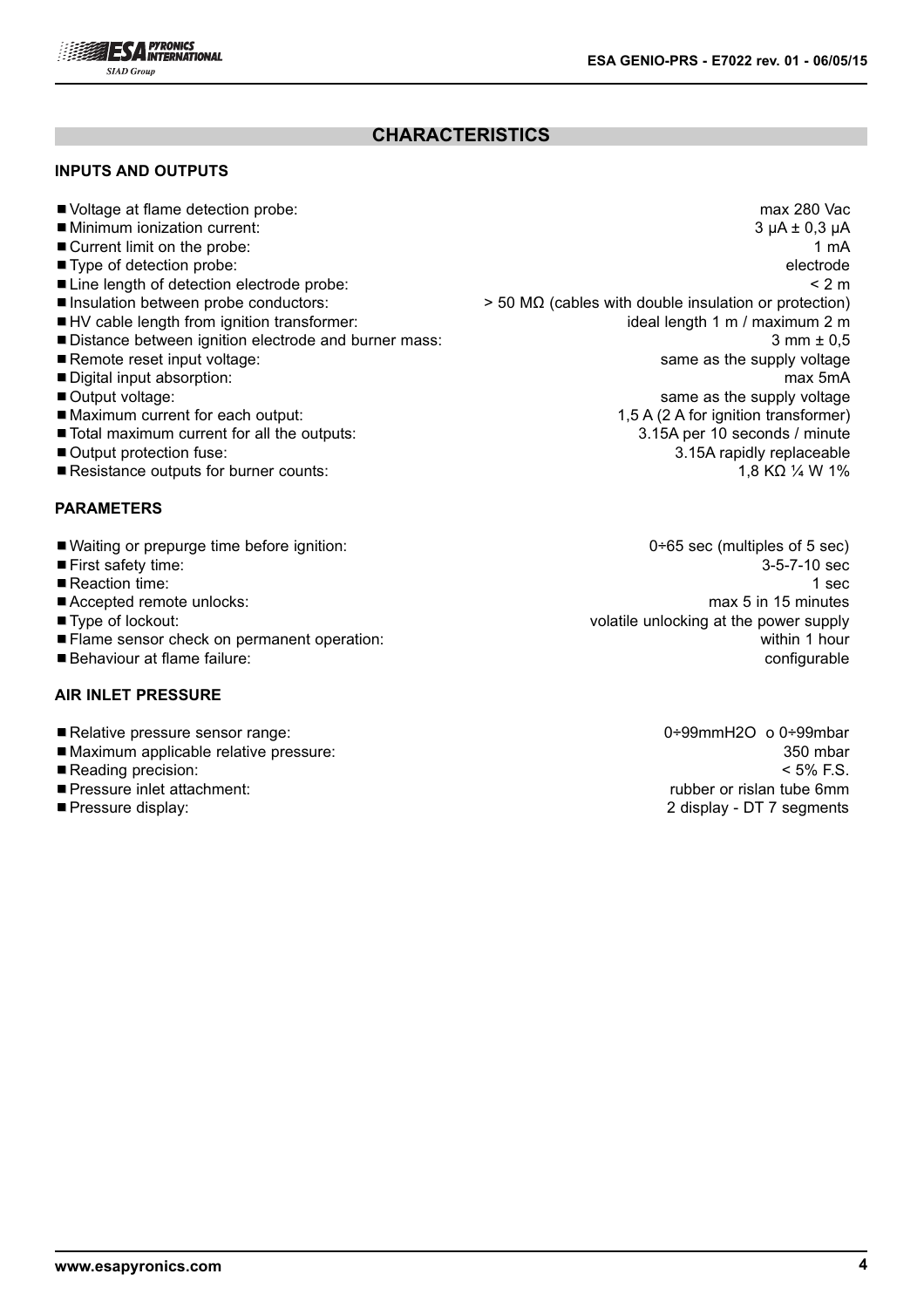# **DESCRIPTION**

ESA GENIO-PRS is a microprocessor flame control with inputs and outputs for the management and supervision of burners in permanent operation, suitable for applications in which the burners remain lit for periods longer than 24 hours. ESA GENIO-PRS manages one-stage gas burners, by detecting the flame presence via a dedicated

detection electrode or through the same electrode used for the ignition of the burner (single electrode), thanks to the ionization effect. The internal flame amplifier is checked every hour guaranteeing the functionality and safety for prolonged operating periods of the burner.



The device has a local switch for burner exclusion, a reset button and diagnostic leds and the display that shows the pressure value with relative reset button. For the entire time the instrument is powered the burner inlet air pressure is indicated on the display facilitating the operator in correctly adjusting the burner. ESA GENIO-PRS signals to the furnace control system that the burner is in lockout by closing a voltage free contact, or giving the status of the burner with no anomalies via an output with calibrated resistance that must be connected to a burner count system. Moreover, the device has a reset input to be able to accept the remote unlocks.

ESA GENIO-PRS allows to change the waiting time of ignition and recycle even in the installation phase, while the safety and intervention times are fixed and can only be modified by the manufacturer. The device is supplied in a robust housing made of thermoplastic designed for the outputs of the cables and for the housing of the ignition transformer. On request, ESA GENIO-PRS can be supplied pre-wired.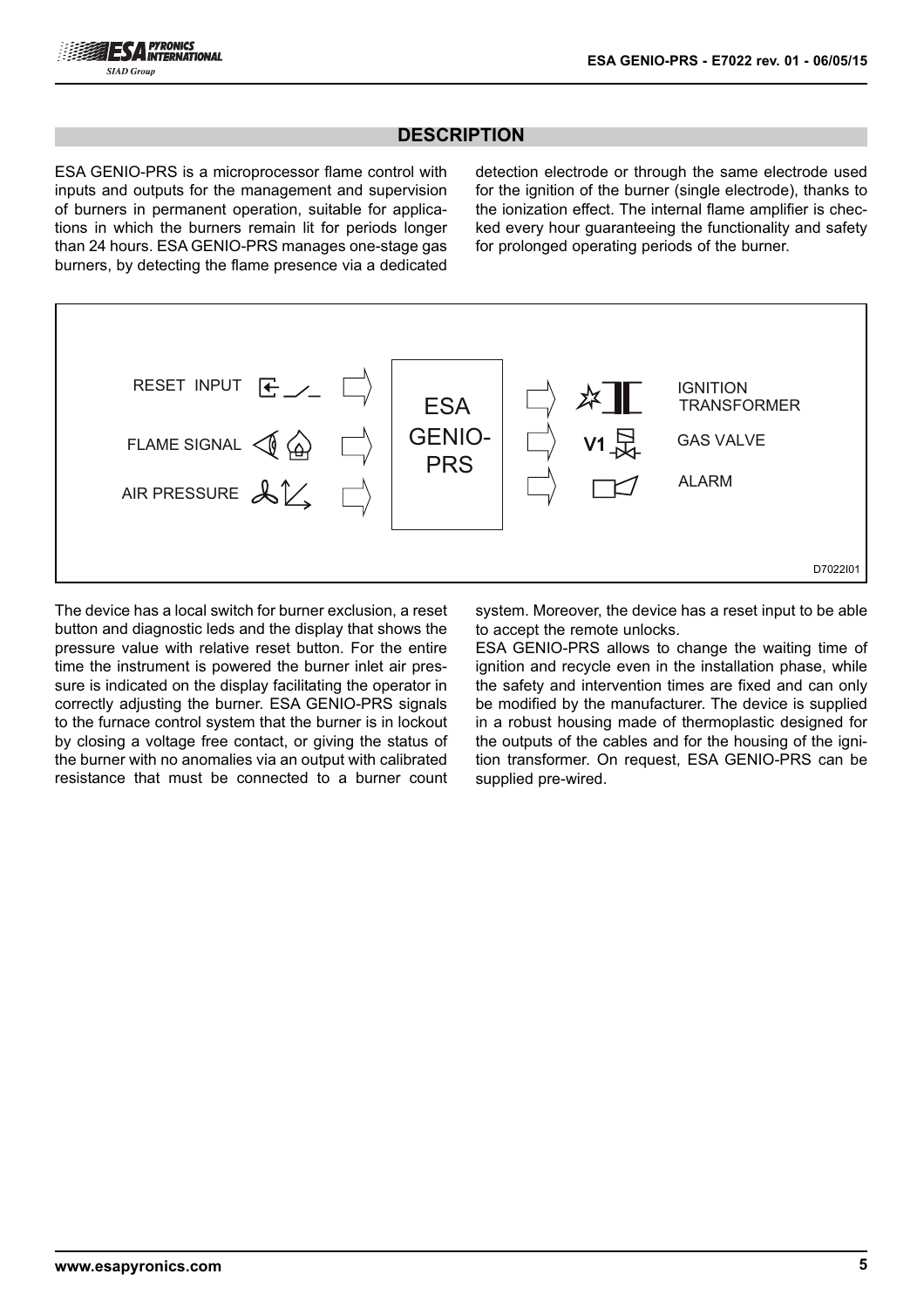# **DISPLAY AND LOCAL CONTROL SECTION**

# **DISPLAY SECTION**

ESA GENIO-PRS has a display section composed of a display and three Diagnostic LEDs. The display regards only the air pressure measurement, whilst the leds regard the burner control with the following functions: the first led indicates the presence of power whilst the other two combined indicate the different phases of the ignition cycle and type of burner lockout.

Indications for burner control

| <b>SYMBOL</b> | <b>COLOUR</b> | <b>DESCRIPTION</b>                                                                                                                                                                    |
|---------------|---------------|---------------------------------------------------------------------------------------------------------------------------------------------------------------------------------------|
|               | Green         | Power Led, indicates that the ESA GENIO-PRS device is powered and con-<br>trols the burner by managing the output of the gas valve and ignition tran-<br>sformer.                     |
|               | Yellow        | Status Led indicates, depending if blinking or steady, the operation state of<br>the burner. Also in conjunction with the red Led runs a diagnostic on the type<br>of burner lockout. |
|               | Red           | Lockout presence Led. Indicates that the device is in a lockout state due to<br>the malfunctioning of the burner or one of its organs.                                                |

### Regular functioning phases

| <b>LOCKOUT LED</b> | <b>STATUS LED</b>                                    | <b>DESCRIPTION</b>                                                                                                                                                                                                                                         |
|--------------------|------------------------------------------------------|------------------------------------------------------------------------------------------------------------------------------------------------------------------------------------------------------------------------------------------------------------|
|                    | $\bigl(\bigl((\bullet)\bigr)\bigr)$<br>slow blinking | Counting stage of the waiting time before ignition of the burner. During this<br>phase a check is carried out to make sure that there is no flame present,<br>otherwise a lockout for illegal flame is determined.                                         |
| $\mathcal{L}$      | $\Bigl(\bigl((\bullet)\bigr)\Bigr)$<br>fast blinking | Ignition phase of the burner with duration equal to the first safety time. The<br>equipment activates the ignition transformer and the gas valve, then at the<br>end of the safety time deactivates the transformer and verifies the flame for-<br>mation. |
| off                | $\Bigl(\bigl(\bigodot)\Bigr)\Bigr)$<br>on (steady)   | ESA GENIO-PRS keeps active the gas valve and continuously checks the<br>presence of the flame in the burner.                                                                                                                                               |
|                    |                                                      | Waiting phase before repeating the attempt to ignite the burner following the<br>flame signal loss when the recycle is active. This stage lasts only a few<br>seconds.                                                                                     |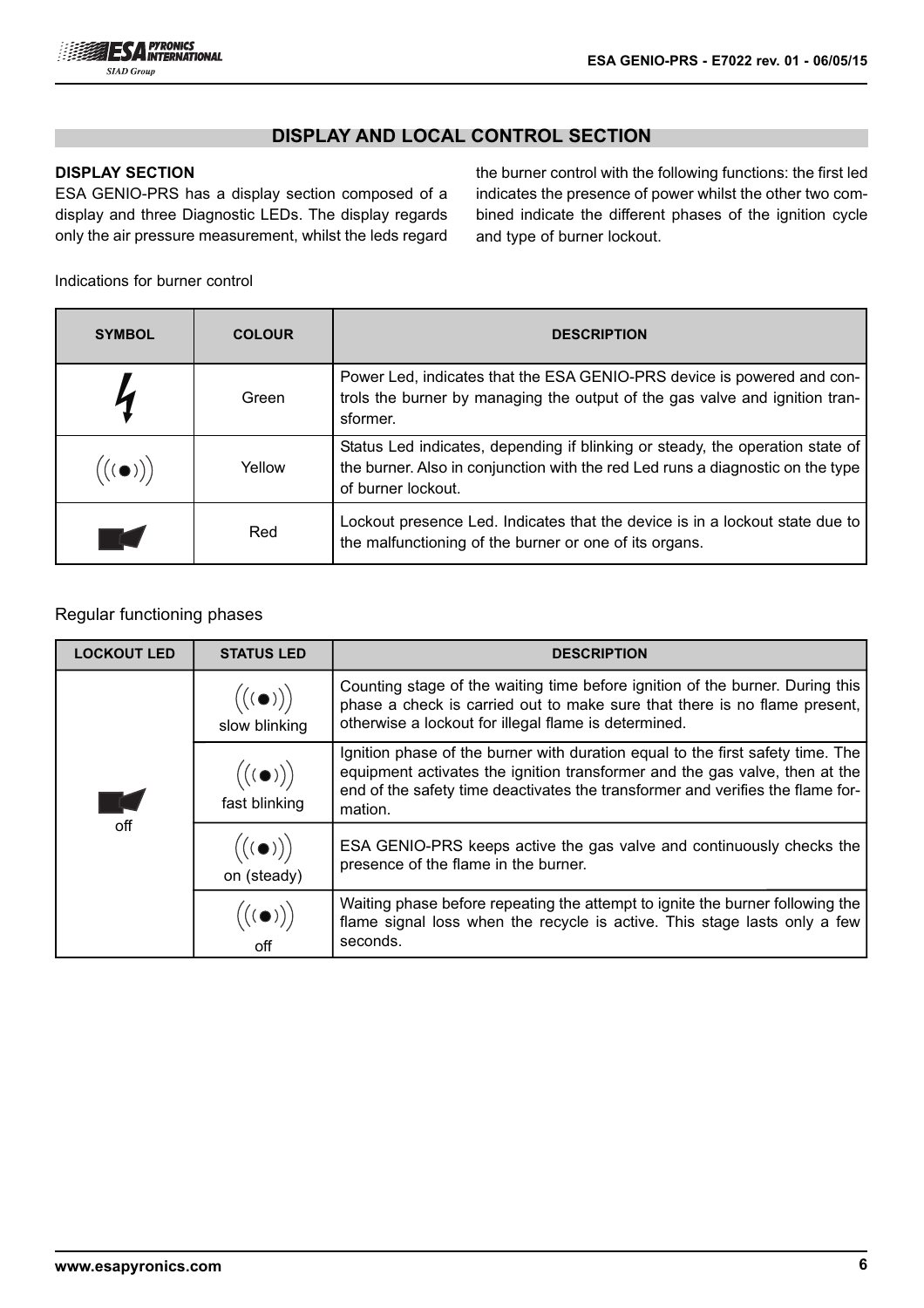# **DISPLAY AND LOCAL CONTROL SECTION**

## Lockouts or failures

| <b>LOCKOUT LED</b> | <b>STATUS LED</b>                                                        | <b>DESCRIPTION</b>                                                                                                                                                                                                                                                                                                                                                                                                                                                                             |  |
|--------------------|--------------------------------------------------------------------------|------------------------------------------------------------------------------------------------------------------------------------------------------------------------------------------------------------------------------------------------------------------------------------------------------------------------------------------------------------------------------------------------------------------------------------------------------------------------------------------------|--|
|                    | $\Bigl(\bigl((\bullet)\bigr)\Bigr)$<br>slow blinking                     | Lockout due to loss of flame signal during the normal operation of the bur-<br>ner. The causes are to be found in the regulation of the flow of combustion<br>air and fuel (rapid flow variations, adjustment out of range) or in the detec-<br>tion system (probes broken, dirty or poorly positioned).                                                                                                                                                                                       |  |
|                    | $\bigl( (\begin{matrix} (\bullet) \end{matrix}) \bigr)$<br>fast blinking | Lockout due to the detection of a signal or illegal flame during the phases<br>prior to ignition of the burner. The causes are to be found in the detection<br>system (broken sensor) or in the gas drawn by the safety solenoid valve that<br>allows the burner to remain on.                                                                                                                                                                                                                 |  |
| On (steady)        | $((\bullet))$<br>1 slow blinking and<br>2 rapid alternating              | Lockout due to flame failure during burner ignition. The causes are to be<br>found in the ignition system (absence of spark to the electrodes or faulty<br>transformers), the incorrect adjustment of the fuel and combustion air flows,<br>or in the detection system (broken sensor, broken wires, earthing not con-<br>nected). Specifically, in the first two cases the flame does not trigger, while<br>in the latter case the flame forms but ESA GENIO-PRS is not able to detect<br>it. |  |
|                    | $\bigl((\begin{matrix}(\bullet)\end{matrix})\bigr)$<br>on (fixed)        | Generic lockout of the ESA GENIO-PRS device as a result of a malfunction<br>detected in its internal components. Power cycle the device and if the pro-<br>blem persists, the instrument must be sent to the manufacturer.                                                                                                                                                                                                                                                                     |  |
| Off                | $\bigl( (\bullet) \bigr)$<br>fast blinking                               | Software lockout in which ESA GENIO-PRS maintains outputs inactive inde-<br>finitely. Blocking software happens as a result of attempts to reset in time<br>lapses that are too close to each other. To restore operation turn off and then<br>on again the device.                                                                                                                                                                                                                            |  |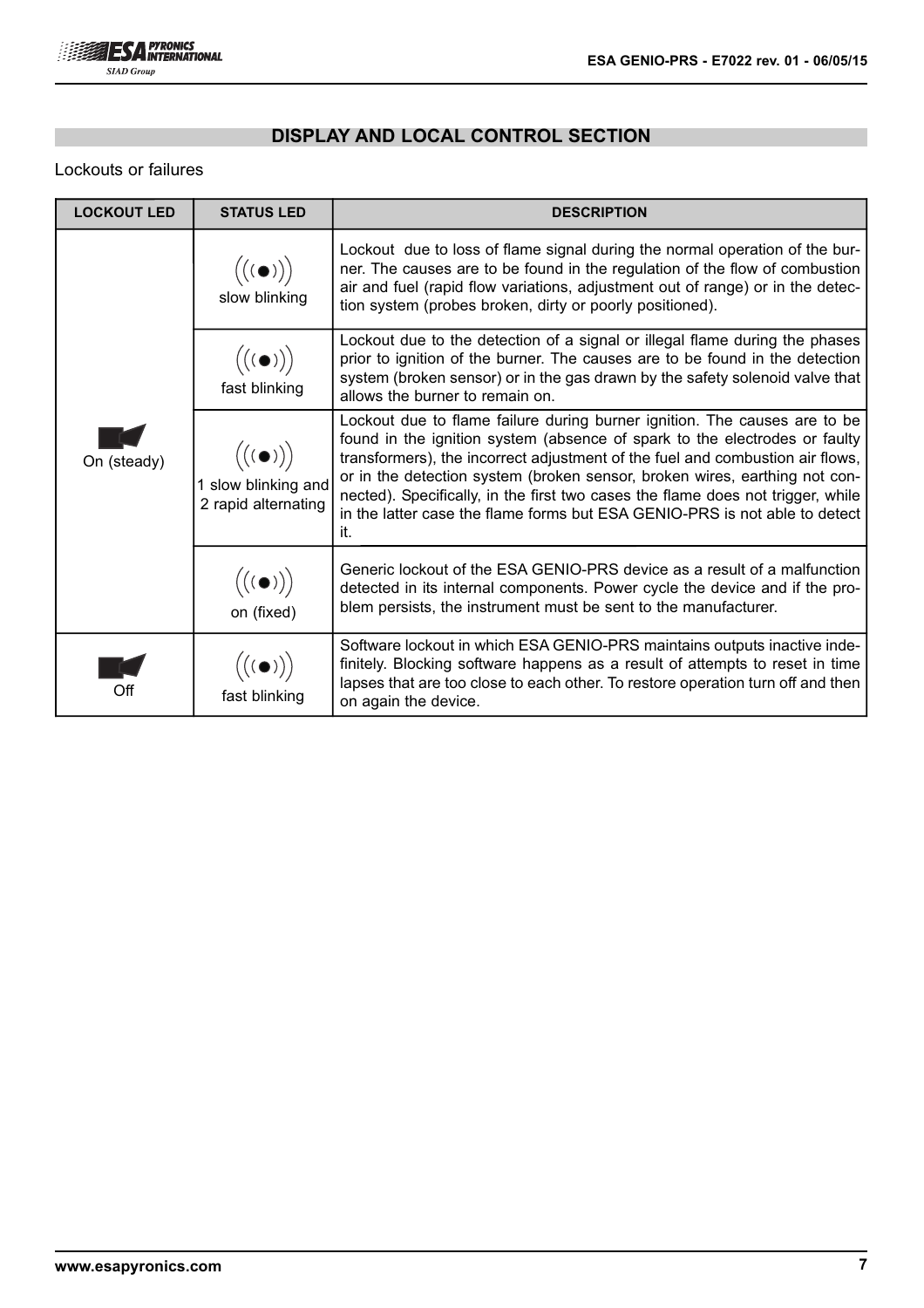### **DISPLAY AND LOCAL CONTROL SECTION**

#### Display indications for pressure measurement

| <b>DISPLAY</b> | <b>STATUS</b>      | <b>DESCRIPTION</b>                                                                                                                                                                                                                                                                                                       |
|----------------|--------------------|--------------------------------------------------------------------------------------------------------------------------------------------------------------------------------------------------------------------------------------------------------------------------------------------------------------------------|
| 88             | fixed              | When the device is powered the display indicates a two digit code regarding<br>the software version. This indication is maintained for 2 seconds.                                                                                                                                                                        |
| <u>H2</u>      | single<br>flashing | After the indication of the instrument software version the instrument<br>displays for another two seconds the unit measuring unit used by the pres-<br>sure sensor. The instrument indicate the symbol "H2" when the measuring<br>unit is mmH2O or the symbol "nb" when the measurement is in mbar.                     |
| 88             | fixed              | ESA GENIO PRS in regime continuously displays the air pressure value<br>read by the sensor. With pressure measurement in $m m H2O$ the value displa-<br>yed varies from 0 to 99 mmH <sub>2</sub> O (units and tens) whilst with measurements<br>in mbar, the value varies from 0,0 to 99 mbar (decimals, units and tens) |
|                | flashing           | The instrument indicates that it is reading an excessively high pressure<br>value that is higher than the sensor's maximum allowed value.                                                                                                                                                                                |
|                | fixed              | The instrument indicates that it is reading a negative pressure value. The<br>cause could be a negative pressure in the air line or the need to reset the<br>pressure sensor.                                                                                                                                            |
|                | fixed              | The instrument is carrying out the pressure sensor reset following the sen-<br>sor's reset pressure button. This indication is maintained for 2 seconds.                                                                                                                                                                 |

#### **LOCAL COMMAND**

ESA GENIO-S allows local control of the burner thanks to a reset button and a power switch. Furthermore it has a local button dedicated to the resetting of the pressure measurement. The unlock (reset) button is placed under the leds has the function of local unlocking and it is active when the burner is in lockout state to the exclusion of the software lockout that requires to be switched off via the power switch. Following burner lockout, wait 2 seconds before pressing the reset button.

The power switch disconnects the flame control and in multi burner applications, allows you to select the ones to keep off or on depending on the production requests.

The pressure sensor reset button is positioned next to the display and when pressed it commands the reset of the pressure measurement. The sensor reset button must be pressed only after having disconnected the application pressure inlet so that the sensor is able to read the ambient pressure.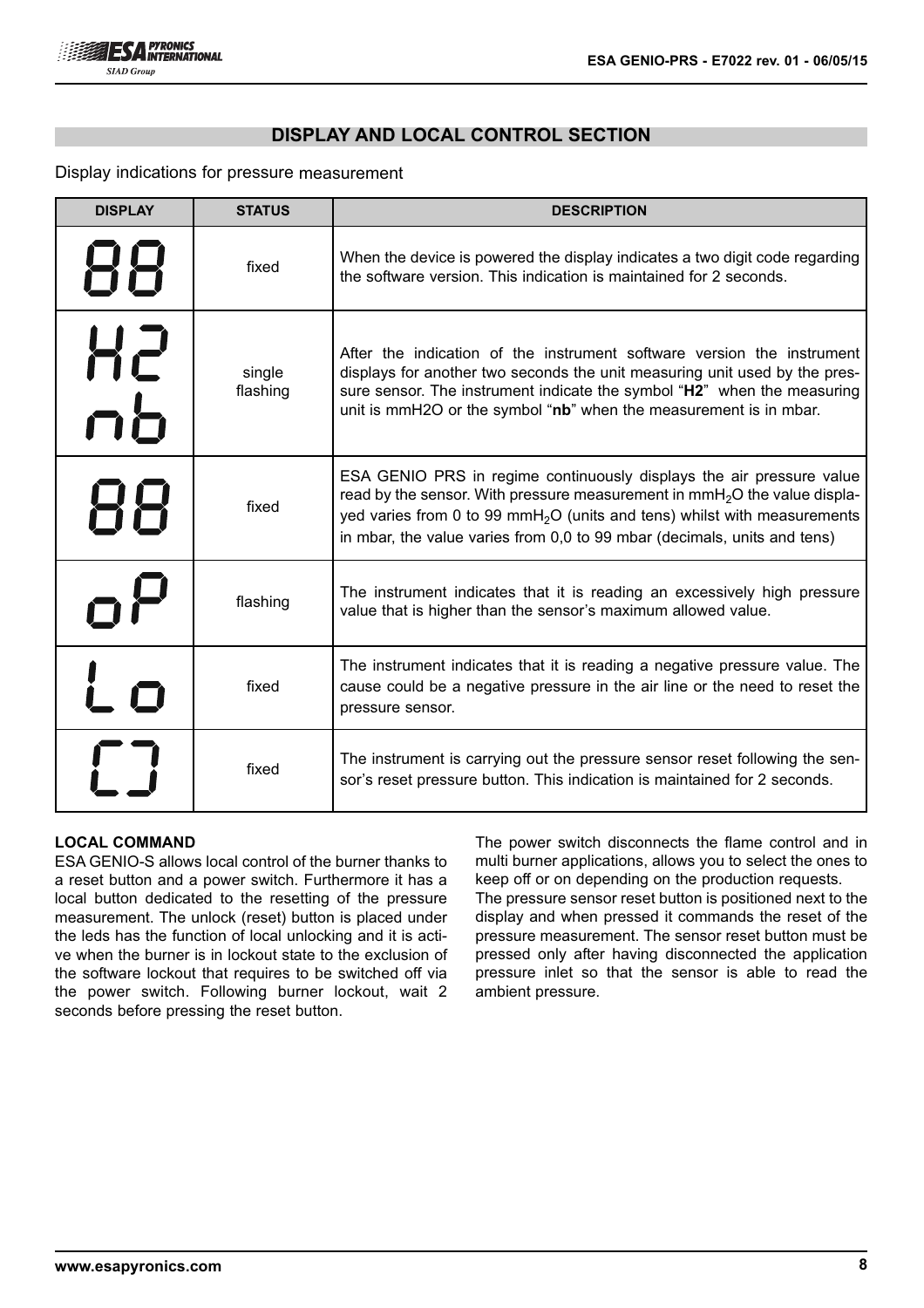# **FUNCTIONING**

ESA GENIO-PRS, when powered, besides displaying the air pressure value, it carries out burner ignition by activating the ignition transformer and the gas valve. After the ignition phase the device keeps active only the gas valve for the entire time in which the flame is present.

If the flame does not form or if it turns off during operation of the burner, the device intercepts the gas valve and displays the lockout status. If the recycle is activated, at flame signal loss, the device automatically performs a further ignition attempt.

To restore burner operation just press the front reset button or activate the remote input unlock or power cycle the device (automatic release at each feeding).

Before performing the attempt to light the burner ESA GENIO-PRS waits for the set waiting time, then moves on to the burner ignition. The power switch allows you to turn off the burner locally without the burner anomaly being reported to the control system.

The following table specifies the ignition sequence of the burner with an indication of the state of the outputs:

| <b>BURNER IGNITION</b><br><b>CYCLE PHASE</b> | <b>GAS VALVE</b><br><b>OUTPUT</b> | <b>IGNITION</b><br><b>TRANSFORMER</b><br><b>OUTPUT</b> | <b>OUTPUT WITHOUT</b><br><b>ANOMALIES FOR</b><br><b>BURNER COUNT</b> | <b>BURNER</b><br><b>LOCKOUT</b><br><b>OUTPUT</b> |
|----------------------------------------------|-----------------------------------|--------------------------------------------------------|----------------------------------------------------------------------|--------------------------------------------------|
| ESA GENIO-PRS off                            | Off                               | Off                                                    | Resistance on                                                        | Off                                              |
| Purging phase according<br>to the set time   | Off                               | Off                                                    | Resistance on                                                        | Off                                              |
| Ignition phase according<br>to the set time  | On                                | On                                                     | Resistance on                                                        | Off                                              |
| Burner lit in regime                         | On                                | Off                                                    | Resistance on                                                        | Off                                              |
| Recycle for flame loss                       | Off                               | Off                                                    | Resistance on                                                        | Off                                              |
| Lockout for flame signal loss                | Off                               | Off                                                    | Resistance off                                                       | On                                               |
| Lockout for illegal flame<br>before ignition | Off                               | Off                                                    | Resistance off                                                       | On                                               |
| Lockout due to failed ignition               | Off                               | Off                                                    | Resistance off                                                       | On                                               |
| Generic device lockout                       | Off                               | Off                                                    | Resistance off                                                       | On                                               |

ESA GENIO-PRS displays the burner air inlet pressure regardless of the burner status. When the pressure sensor detects a value that is out of the calibration range it displays a specific indication.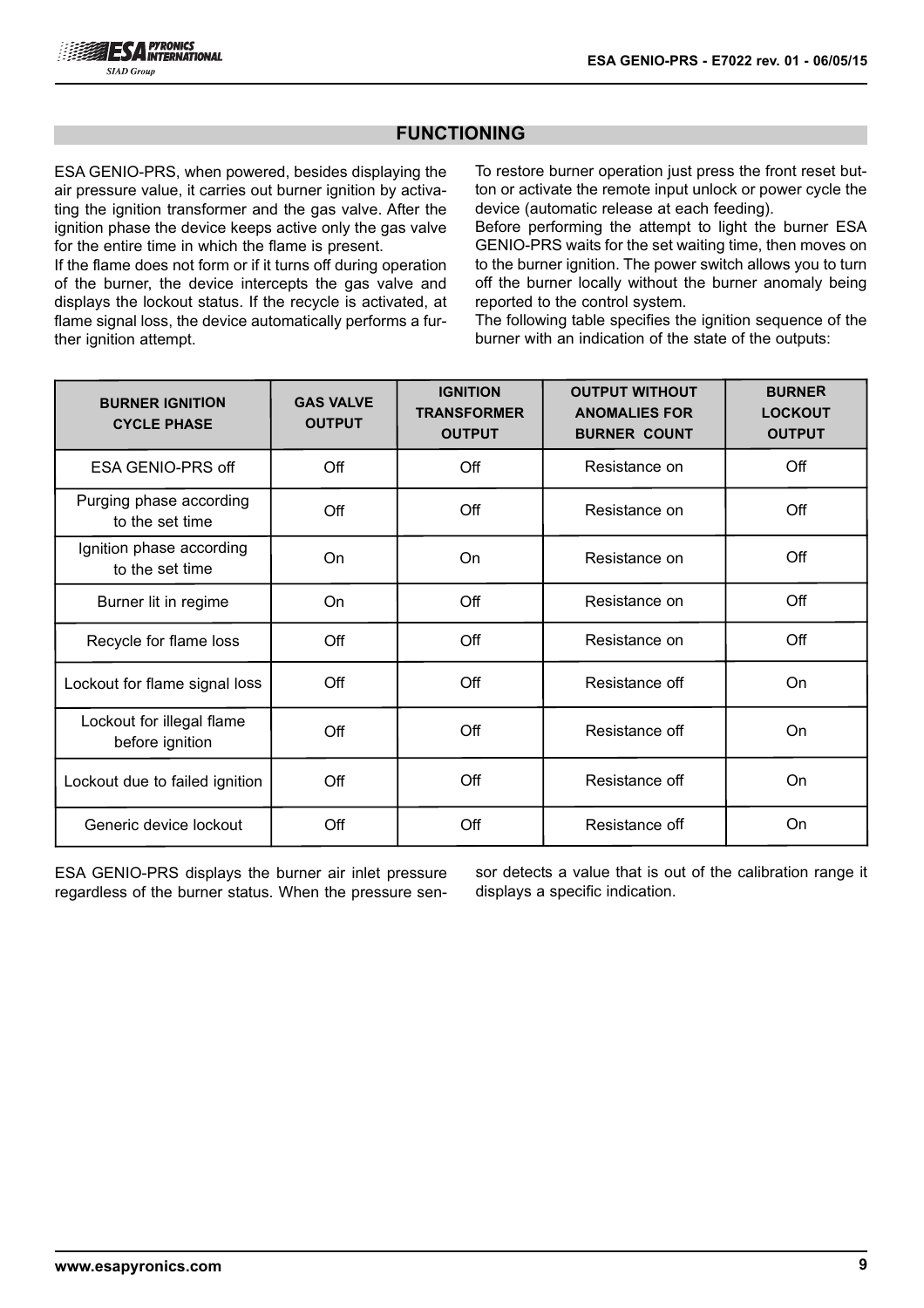

# **FUNCTIONING**

Below you can see the burner ignition cycle performed by ESA GENIO-PRS, with flame signal loss after burner ignition and subsequent unlock command.

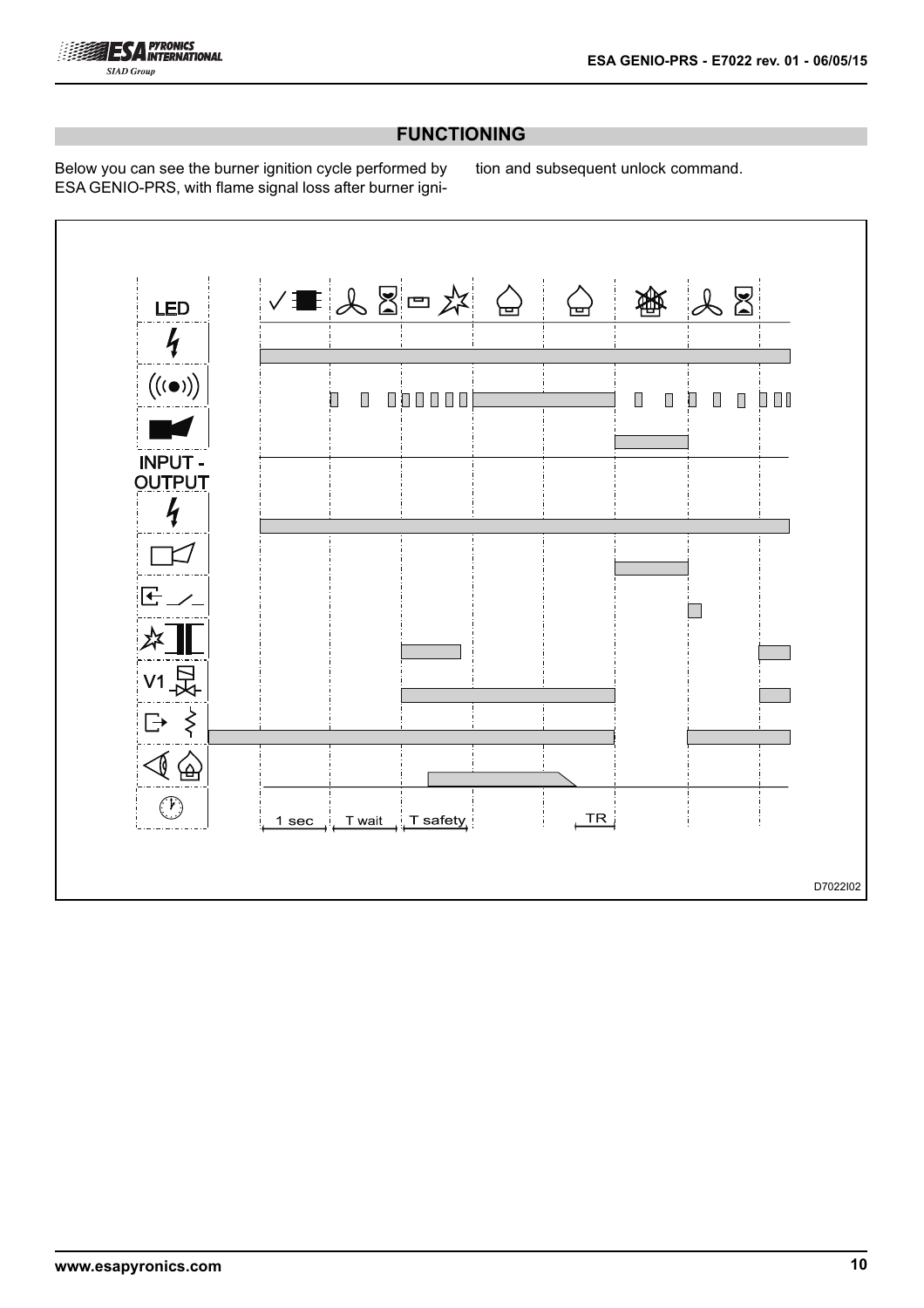# **APPLICATION EXAMPLE 1 - ESA GENIO-PRS**

ESA GENIO-PRS manages a burner that has a specific electrode for ignition and another electrode for the detection of the flame signal. The management system of the furnace feeds ESA GENIO-PRS for controlling the ignition of the burner, receives a signal in case the burner is in lockout and may send a reset from the remote to retry ignition of the burner. The instrument displays the burner inlet air pressure.

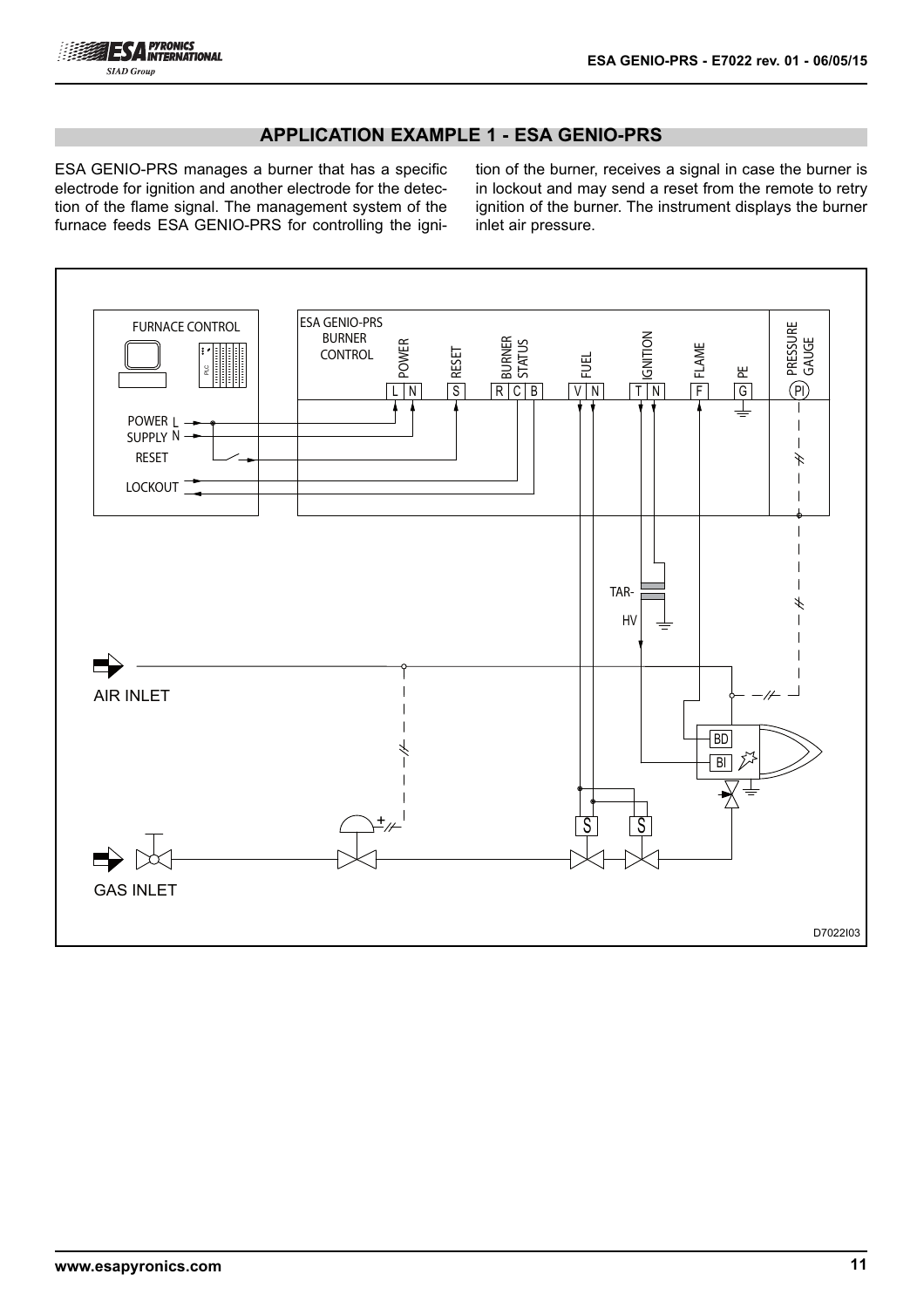# **APPLICATION EXAMPLE 2 - ESA GENIO-PRS**

ESA GENIO-PRS manages a burner that has a single electrode for ignition and flame signal detection. The management system of the furnace feeds ESA GENIO-PRS for controlling the ignition of the burner, receives a

signal in case the burner is in lockout and may send a reset from the remote to retry ignition of the burner. The instrument displays the burner inlet air pressure.

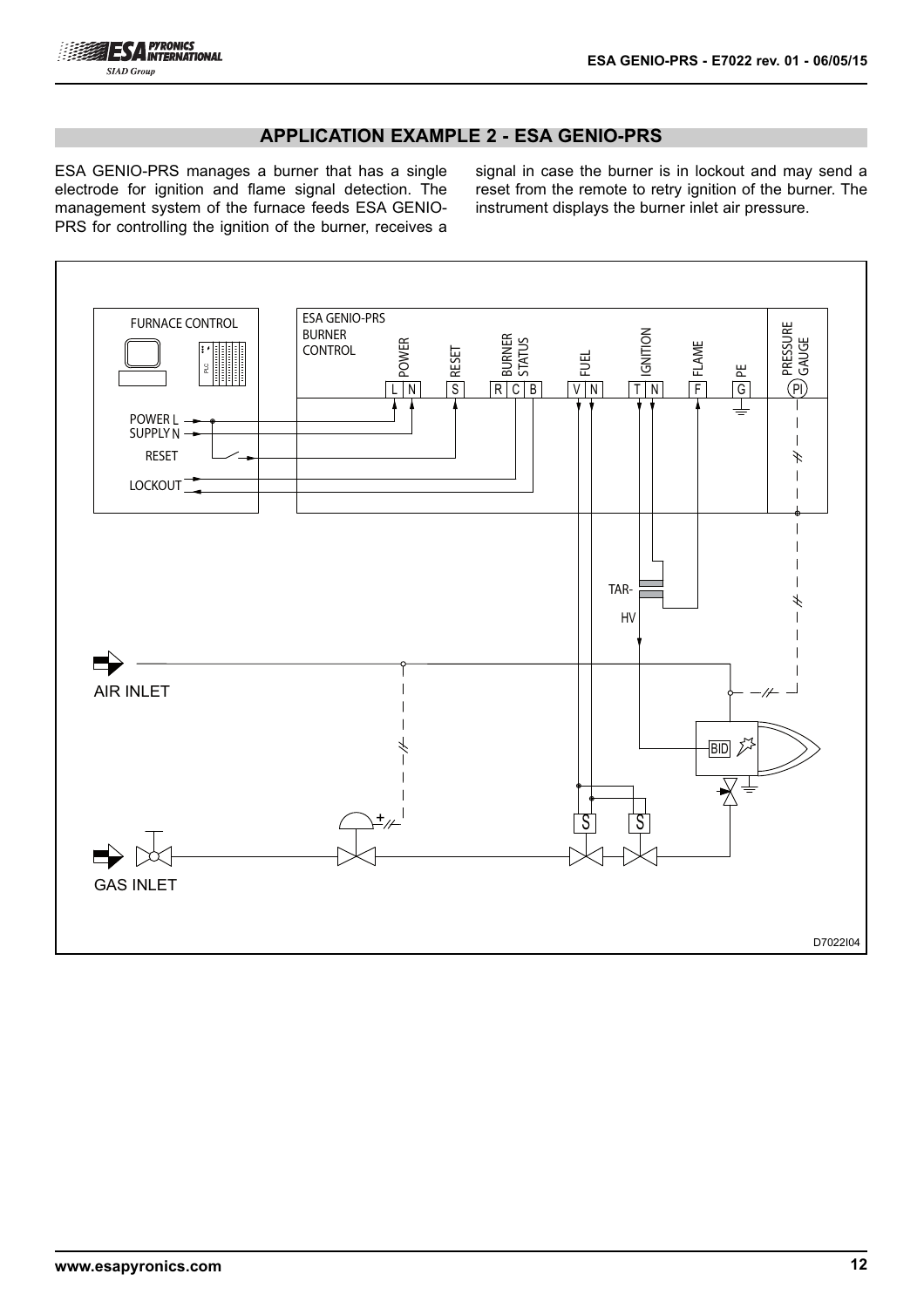# **CONFIGURATION PARAMETERS**

The configuration defines the operating mode of ESA GENIO-PRS during burner control adapting it to the needs of the system. The safety parameters are set by the manufacturer in accordance with the rules for application, so they cannot be changed; while the ignition waiting

#### **Enable / Disable Recycle**

The attempt to recycle after the loss of the flame signal is enabled by putting the "ON" position on the dip S1. In case this dip-switch is in position 0, when the flame signal is lost, the device intercepts the gas valve and stops in lockout with the relative indication.

time and the attempt for recycle due to the loss of the flame signal can be modified by the user using the dipswitches S1 to S5 (see letters on the board). The pressure measuring section does not have configuration parameters.

| <b>Recycle OFF</b> | S3<br>S2<br>S1<br>55<br>S4<br>ON<br>0FF |
|--------------------|-----------------------------------------|
| <b>Recycle ON</b>  | S1<br>S2<br>53<br>54<br>ON<br>0FF       |

#### **Purge time setting**

The ignition waiting time is set via four dip-switches that combinated together allow you to have a range from 0 to 65 seconds, as expressed in the following table. This

opportunity allows to start several burners in sequence even with a single ignition signal, or to change the waiting time during installation.

| Waiting time: 0 sec.  | S5 S4 S3 S2 S1<br>ON<br>0FF | Waiting time: 30 sec. | S5 S4 S3 S2 S1<br>ON<br><b>OFF</b>  |
|-----------------------|-----------------------------|-----------------------|-------------------------------------|
| Waiting time: 1 sec.  | S5 S4 S3 S2 S1<br>ON<br>0FF | Waiting time: 35 sec. | S5 S4 S3 S2 S1<br>ON<br><b>OFF</b>  |
| Waiting time: 3 sec.  | S5 S4 S3 S2 S1<br>ON<br>0FF | Waiting time: 40 sec. | S5 S4 S3 S2 S1<br>ON<br>0FF         |
| Waiting time: 5 sec.  | S5 S4 S3 S2 S1<br>ON<br>0FF | Waiting time: 45 sec. | S5 S4 S3 S2 S1<br>ON<br>0FF         |
| Waiting time: 10 sec. | S5 S4 S3 S2 S1<br>ON<br>0FF | Waiting time: 50 sec. | S5 S4 S3 S2 S1<br>ON.<br><b>OFF</b> |
| Waiting time: 15 sec. | S5 S4 S3 S2 S1<br>ON<br>0FF | Waiting time: 55 sec. | S5 S4 S3 S2 S1<br>ON<br><b>OFF</b>  |
| Waiting time: 20 sec. | S5 S4 S3 S2 S1<br>ON<br>0FF | Waiting time: 60 sec. | S5 S4 S3 S2 S1<br>ON<br>0FF         |
| Waiting time: 25 sec. | S5 S4 S3 S2 S1<br>ON<br>0FF | Waiting time: 65 sec. | S5 S4 S3 S2 S1<br>ON<br>0FF         |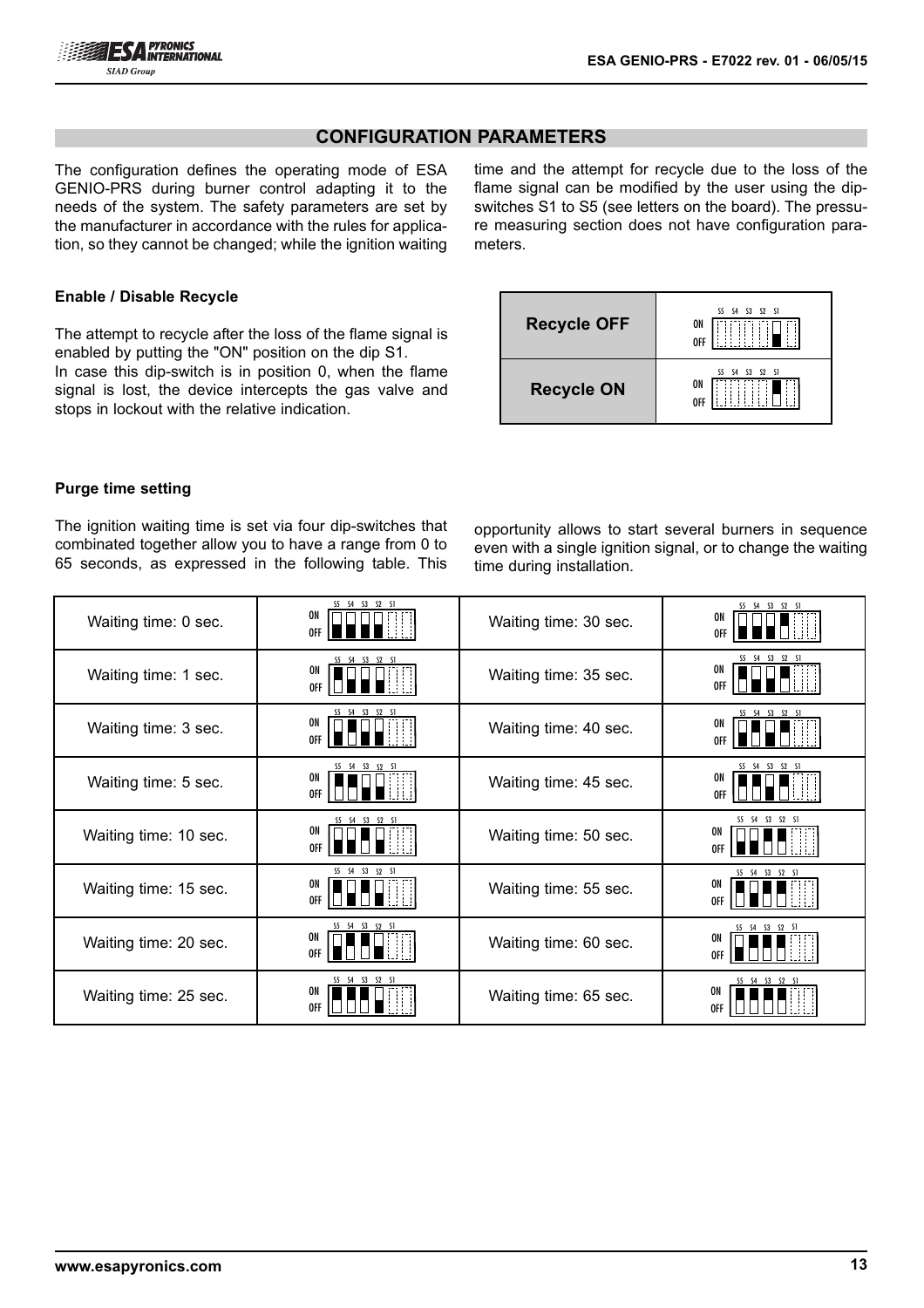

# **CONFIGURATION PARAMETERS**

The following table shows the maximum time allowed for safety. Refer to the specific rule to determine the correct parameters applicable to the installation, choosing values that do not compromise safety.

If values are set that are not allowed by EN298 but only by EN746-2, on the label of the instrument only the reference standard for which ESA GENIO-PRS is applicable is indicated.

| <b>APPLICATION</b> | <b>NORM</b>  | <b>IGNITION</b><br><b>SAFETY TIME</b>         | <b>REACTION</b><br><b>TIME</b>               | <b>NOTES</b>                                                                                                                                                                                                             |
|--------------------|--------------|-----------------------------------------------|----------------------------------------------|--------------------------------------------------------------------------------------------------------------------------------------------------------------------------------------------------------------------------|
| <b>EN298</b>       |              | Refer to the<br>application Norm              | $max.1$ s                                    | Recycle and reignition allowed.                                                                                                                                                                                          |
| Gas burners        | <b>EN676</b> | Dipends on burner type<br>and power max. 5 s  | max. 1 s                                     | Depending on the application,<br>only one recycle attempt is allo-<br>wed. "Prepurge" mode is speci-<br>fied by the norm.                                                                                                |
|                    | EN746-2      | Dipends on burner type<br>and power max. 10 s | Dipends on the<br>application<br>maximum 2 s | Depending on the application,<br>one recycle attempt is allowed at<br>flame signal loss, two recycle<br>attempts at failed ignition and<br>high temperature functioning.<br>"Prepurge" mode is specified by<br>the norm. |
| <b>EN230</b>       |              | Dipends on burner type<br>and power max. 20 s | $max.1$ s                                    | Depending on the application,<br>recycle and allowed reignition.<br>"Prepurge" mode is specified by<br>the norm.                                                                                                         |
| Oil burners        | EN746-2      | Dipends on burner type<br>and power max. 10 s | Dipends on the<br>application<br>maximum 2 s | Depending on the application,<br>one recycle attempt is allowed at<br>flame signal loss, two recycle<br>attempts at failed ignition and<br>high temperature functioning.<br>"Prepurge" mode is specified by<br>the norm. |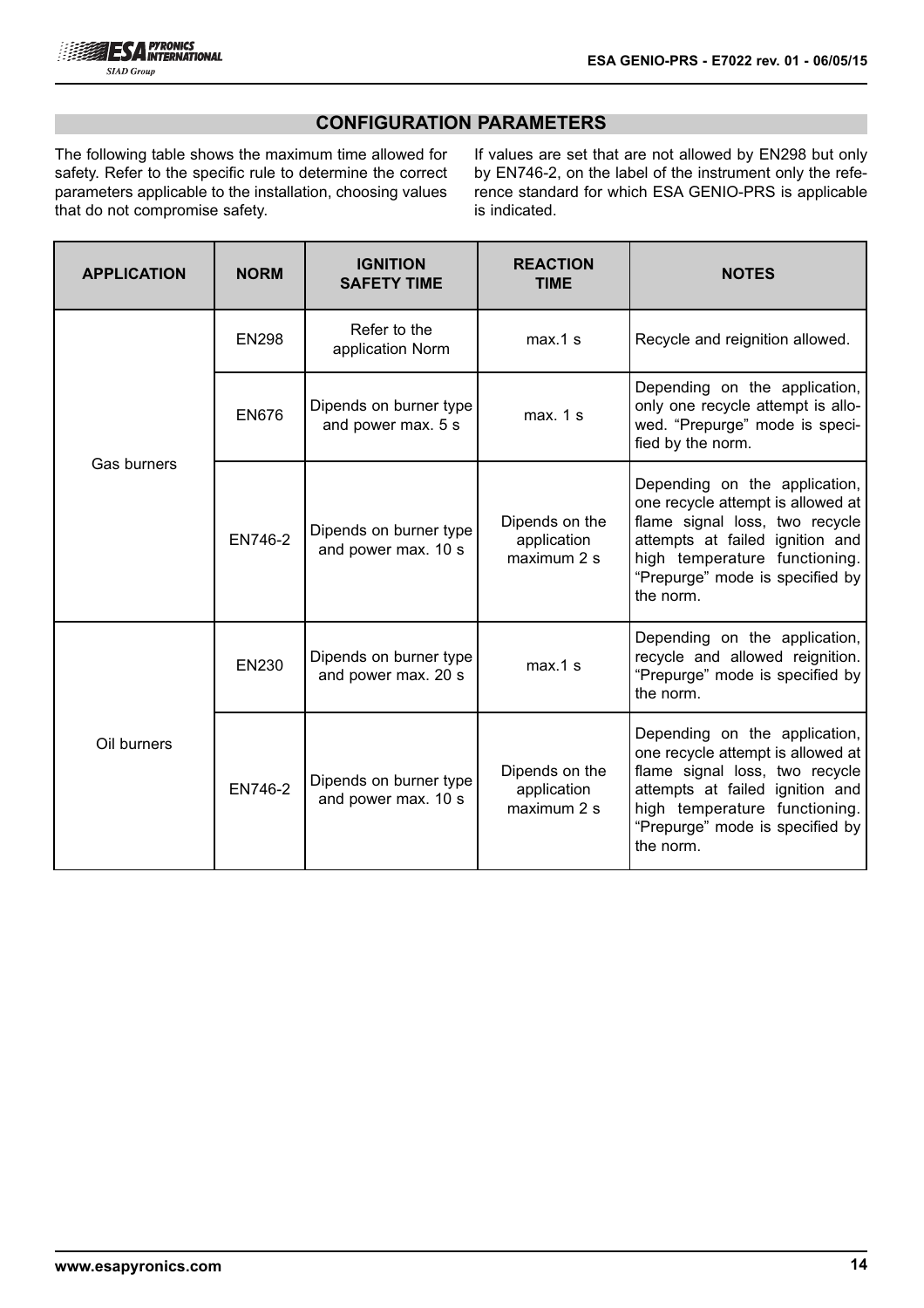#### **WARNINGS**

For a correct use of the flame control device, follow these instructions:

■ In the selection of configuration parameters to be analyzed, in addition to the standard specification, any risks associated with certain operating modes, choose values that do not compromise the safety of the application. Before installing the instrument, verify that the configuration parameters are set as defined. When choosing the instrument it is necessary to assess the maximum sensor inlet pressure.

■ ESA GENIO-PRS is meant to be electrically connected in a permanent and fixed manner. The inversion of the phase/neutral connection may compromise the safety of the system. Do not use different phases between the different voltage inputs and do not apply voltages on the output terminals.

■ Check the correct connection after installation. Before powering the instrument ensure that the voltage and frequency are correct. Ensure that loads do not have an absorption greater than the maximum capacity of the output contacts.

■ The safety shutdown of the burner, for unsafe conditions for the application (emergency, temperature, pressure is not correct, etc) is only guaranteed by removing power from the device.

■ The remote reset command must be impulsive: ESA GENIO-PRS accepts the unlock command when it receives the signal unless it has exceeded the number of unlocks allowed for the period of time.

■ The power supply for fuel solenoid valves must be derived only from the predisposed ESA GENIO-PRS output. Management of the fuel solenoid valves using other devices (relay, not safety PLC...), which are commanded by the instrument is not admitted.

■ When replacing the fuse outputs, the fuse must be fast blow and with a value that does not exceed the maximum permissible current.

 $\blacksquare$  If there is trouble with other equipment (interference EMC) during the ignition of the burner, for the connection of the HV cable to the ignition electrode use a connector with noise filter (data sheet E5001), in addition to verifying that the path of the cable is correct (see "Installation" chapter), and that the cable is properly connected to the HV transformer and electrode connector.

■ For single electrode detection systems use only specific ignition transformers, which allow the operation for ignition and detection with a single electrode. Check the correct connection of the protective earth to the device before ignition to avoid irreparable damage.

■Avoid burner ignition attempts close to each other so as not to overheat the control devices of the ignition system (solenoid valves and transformers). Consider a minimum time lapse between 1 ignition and another equal to the sum of the purging time and the first safety time, increased by 5 seconds.

■ The remote signaling burner lockout should be used as an alternative to the output of the burner without anomalies with calibrated resistance connected to the burner counts system. You cannot use the two signals at the same time, since they have the same common terminal.

■In case of lockout or malfunctioning see chapter "Display Section" to identify the failure according to the code indicated by the instrument. Operate on the instrument and on the connected devices only when not powered.

■Make sure that the instrument with pressure inlet disconnected from the application and free in air, displays a pressure value equal to zero. If the instrument should display a positive or negative reading, reset the pressure sensor.

■In case of malfunctioning ESA GENIO-PRS must be sent to the manufacturer for repair. Any modification or repair carried out by third parties causes the warrantee conditions to automatically expire and may compromise the application safety.

■ESA GENIO-PRS is a control device of the safety organs and verifies the functionality of the burner (part of the protection system according to EN746-2). It is not intended as a regulation device, for which there are specific instruments.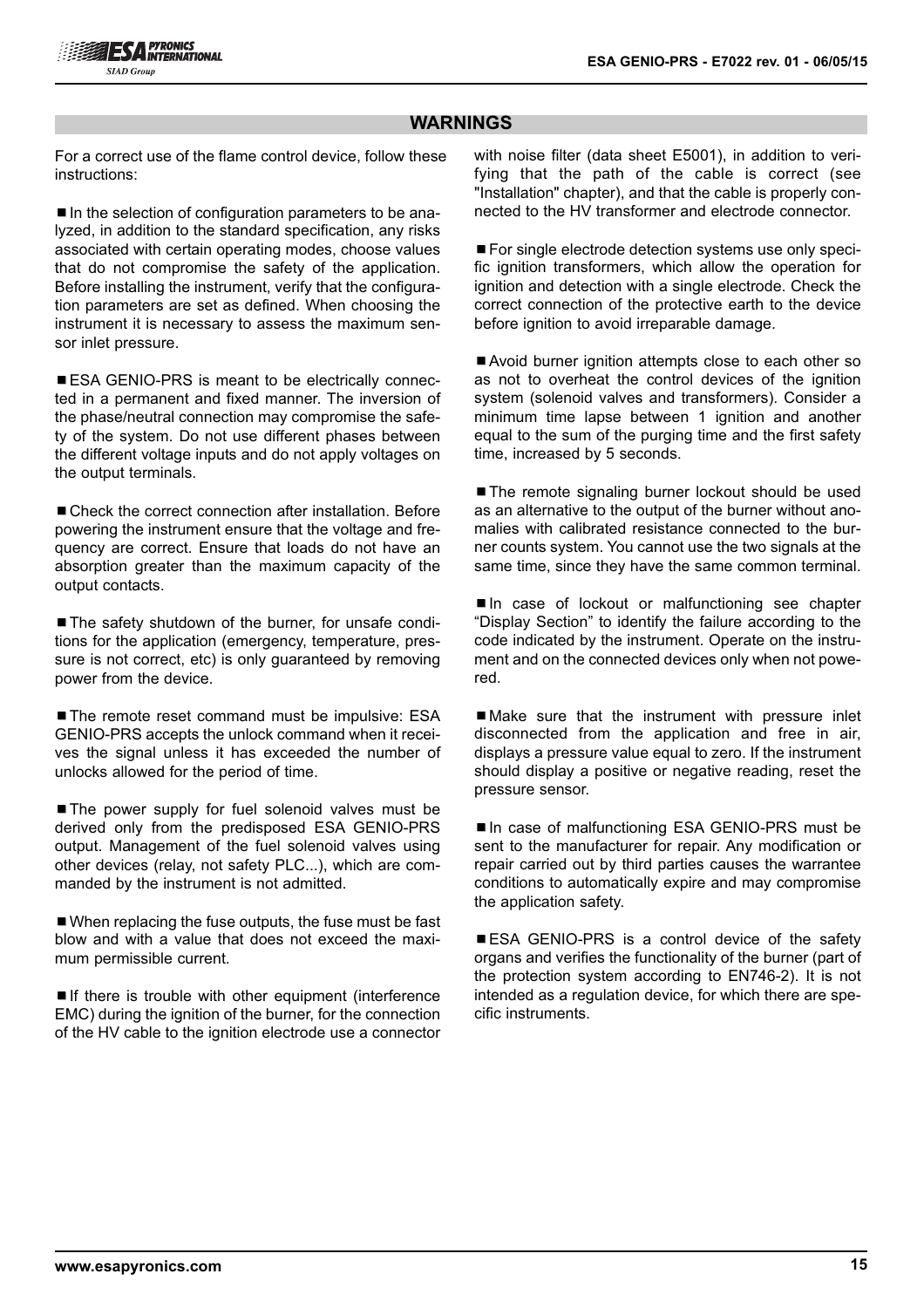# **INSTALLATION**

For correct installation respect the following instructions:

**1 -** Avoid placing ESA GENIO-PRS near intense magnetic or electric fields. Do not expose to direct radiation from heat or products resulting from combustion such as liquids, solvents or corrosive gases.

**2 -** Do not limit in any way the area around the instrument, but leave enough space and ensure adequate ventilation to prevent overheating of the device.

**3 -** The installation should be performed by qualified personnel in compliance with the regulations in force at the time and place of installation.

**4 -** All processing of the container required for the installation of the instrument, must ensure a degree of protection equal to or not less than IP40. For systems used in open air the degree of protection should be equivalent to IP54. The degree of protection can also be guaranteed by the application in which the instrument is inserted.

**5 -** If the power system is the phase-phase type, you must install an insulation transformer connected to one end of the secondary winding referenced to ground.

**6 -** When wiring, refer to the technical documentation, according to the polarity between phase and neutral. The terminals for the electrical connections are screw type and can accept conductors of 0.5 to 2.5mm² and the choice of conductors and their location must be suitable for the application.

**7 -** Tighten adequately the conductors in the terminals to prevent malfunction or overheating which can lead to dangerous conditions. Numbering and the use of appropriate terminals on the conductors is recommended.

**8 -** The connection of the ignition transformer to its burner electrodes, must be done with unshielded HV (High Voltage) cable, specifically for high voltage (data sheet E5001). Use the connector with noise filter for connection to the ignition electrode. The length of the HV cable must not exceed the indicated size, otherwise the ignition transformer must be positioned near the burner. The HV cable must be routed away from power cables or signals and not in metal conduits: ideally it should be left in the open air. See data sheet E5004 for connection between the ignition transformer and its electrode on the burner.

**9 -** Make sure that the ignition electrode of the burner is positioned so that the distance between the terminal electrode and the metal mass, at the point of ignition burner, is less than the maximum allowed.

**10 -** The laying of the flame detection cables must be separated from power cables and other wires. The use of multi-core cables is not allowed and neither is the use of shielded cables. The type of cables must guarantee insulation between conductors as minimum required.

**11 -** The detection probes and any connectors must be isolated and out of reach by using protective gear to allow access only to authorized personnel; if it is considered necessary warnings must be placed close to the probes.

**12 -** Always make sure the protective earth conductor is connected with the respective suitable terminals, to all metallic frames and connected to the burner. The nonconnection of the protective earth to the device, determines irreparable damage as well as a dangerous condition for the application and for the operator.

**13 -** At the end of the connections close the lid making sure that the conductors do not remain pressed between the cover and base.

**14 -** On the ESA GENIO-PRS, connect the rubber or rislan tube onto the pressure inlet of the instrument with the air tube on the burner inlet.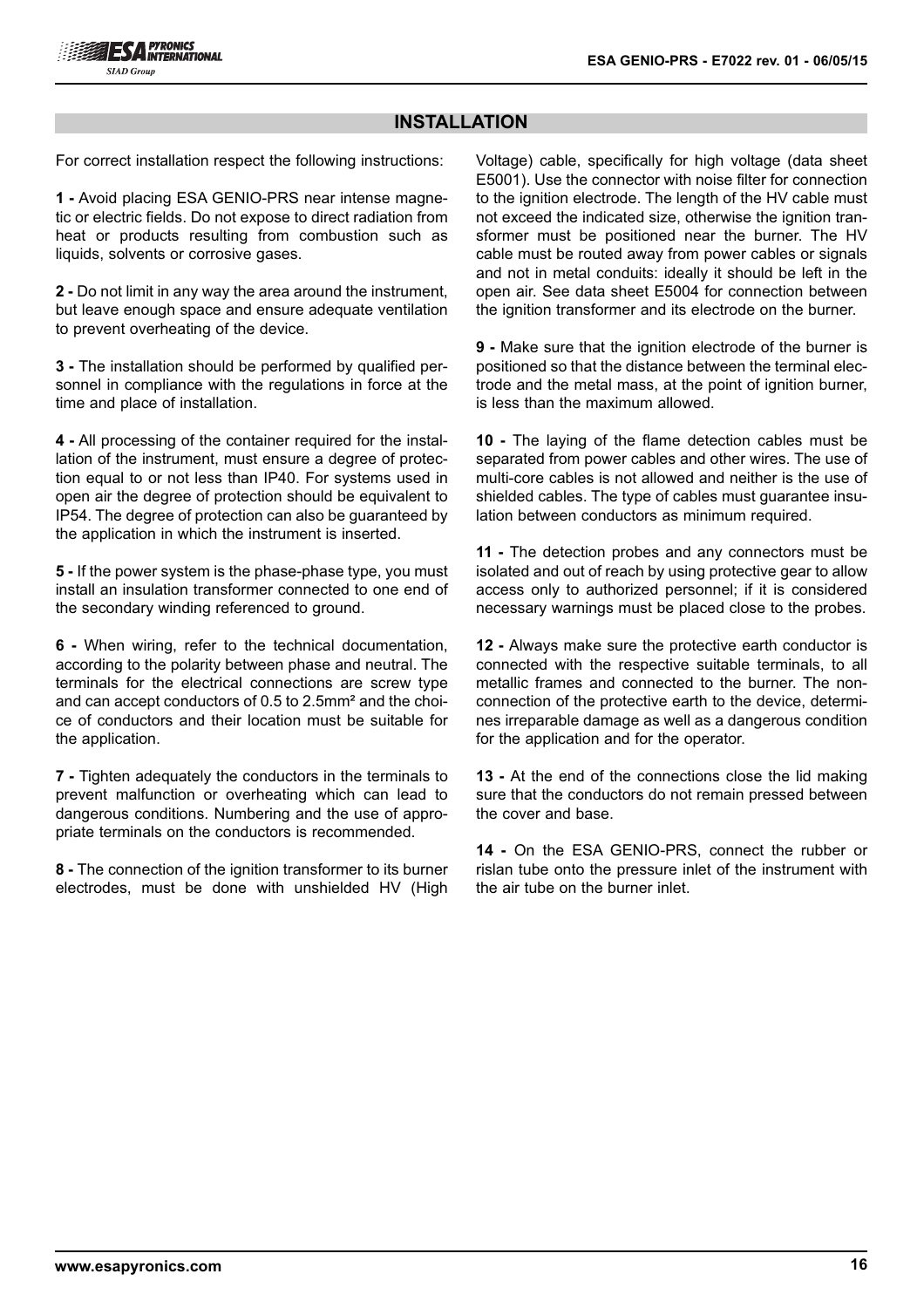# **BURNER START-UP**

The operations indicated in the following chapter must be performed by expert technicians. Failure to follow instructions may cause dangerous conditions.

**1 -** Verify that ESA GENIO-PRS is installed and connected properly. Check that the wires are fully engaged in the terminals and that there are no uncovered conductor parts.

**2 -** Ensure that the grounding conductor is properly connected to the instrument, to the burner and all interconnected devices.

**3 -** The HV cable output from the ignition transformer must be sufficiently distant from metal masses and the device card, it also needs to be properly connected to the electrode of the burner. Verify that there are no unprotected metal electrode parts.

**4 -** Check that the distance between the terminal electrode and the metal mass, at the point of burner ignition, is less than the maximum allowed.

**5 -** Before powering the instrument ensure that the voltage and frequency are correct; ensure that users do not have an absorption greater than the maximum capacity of the output contacts.

**6 -** Following the previous checks, power the ESA GENIO-PRS using the front switch. The instrument will perform an attempt to ignite the burner. Visually check during ignition time that the electric arc is formed in the correct spot in the burner and that the flame lights.

**7 -** With the burner on, intercept the fuel through the manual valve and checking that ESA GENIO-PRS intercepts the fuel solenoid valve. Furthermore, the device should indicate the condition of the burner lockout, both locally via the LEDs as well as remotely when the output of the lockout is connected

**8 -** Re-open the manual fuel shut-off valve and give an unlock command, making sure that the instrument carries out the ignition cycle properly.

**9 -** Disconnect the instrument's pressure inlet leaving it in open air and check that it indicates a pressure value equal to zero. If the instrument displays a positive or negative reading, it is necessary to reset the pressure sensor pressing the special button.

**10 -** Re-connect the pressure input to the burner air pipe and check that ESA GENIO-PRS displays the correct pressure by comparing the reading with that of a standard instrument; making sure that the connection to the air line has been successful.

| <b>CHECK</b>                      | <b>TYPE</b> | <b>FREQUENCY</b> | <b>OPERATION</b>                                                                                                           |
|-----------------------------------|-------------|------------------|----------------------------------------------------------------------------------------------------------------------------|
| <b>Closing of instrument</b>      | O           | periodic         | Check that the instrument is always closed to<br>prevent dirt, dust and moisture from entering and<br>damaging the device. |
| <b>Connection cable integrity</b> | $\Omega$    | every six months | Check the integrity of the outer insulation and the<br>absence of abrasions or overheating of conduc-<br>tors.             |
| Device response                   | O/S         | annual           | Check that the commands from the controll<br>system are carried out and that the status is<br>reported correctly.          |
| <b>Device intervention</b>        | O/S         | every six months | Check that the instrument deactivates the fuel<br>solenoid valve as a result of a burner lockout.                          |
| <b>Clamping of conductors</b>     | O/S         | annual           | Reduce to every six months for applications with<br>vibrations.                                                            |
| <b>Sensor reading</b>             | O/S         | every six months | Check that the sensor indicates the correct pres-<br>sure                                                                  |
| Instrument replacement            | S           |                  | Replacement is necessary if the device is no lon-<br>ger functioning.                                                      |

# **GENERAL MAINTENANCE PLAN**

NOTES:

Key:  $O =$  ordinary /  $E =$  extraordinary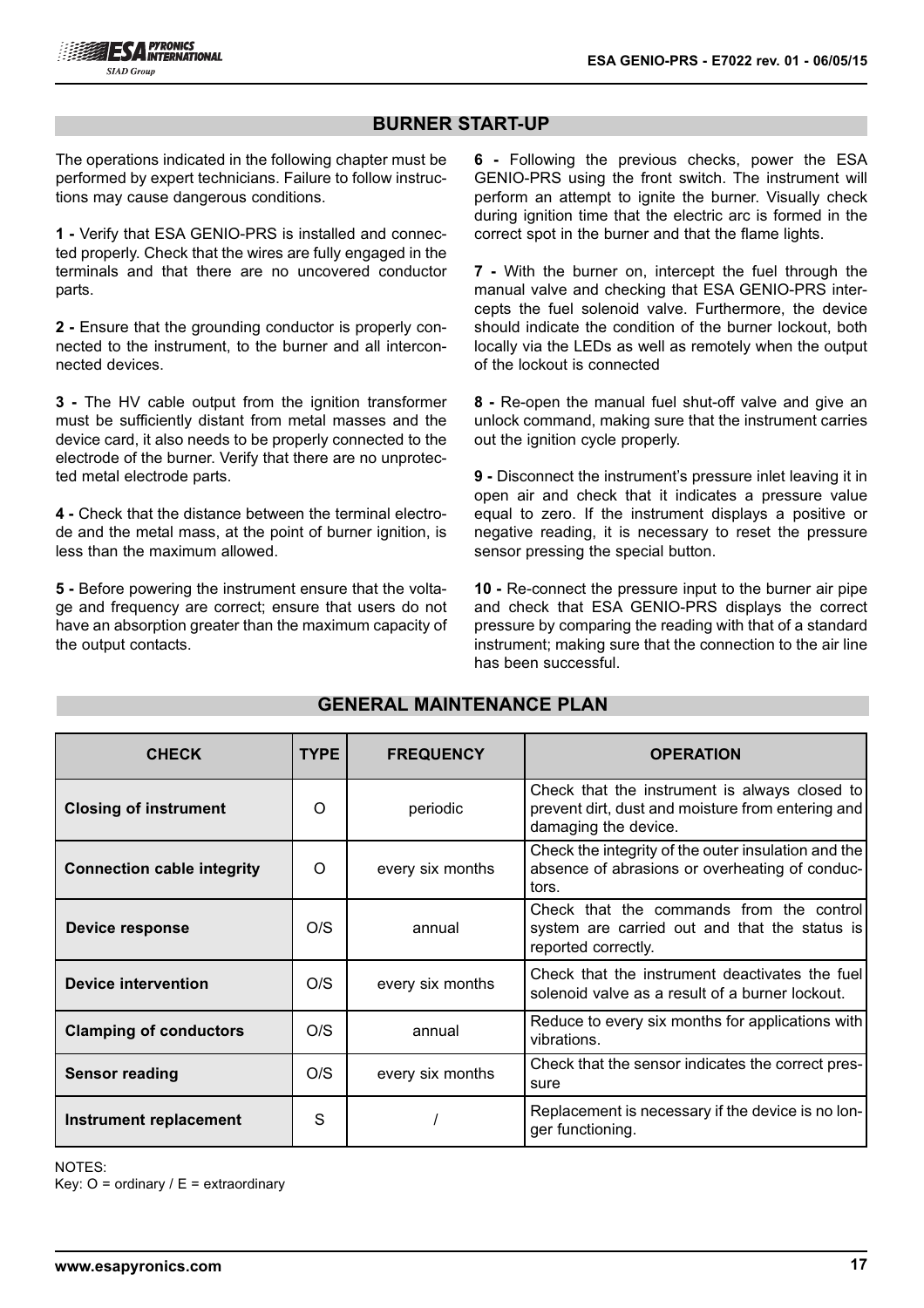# **ORDINARY MAINTENANCE**

For proper maintenance of the ESA GENIO-PRS flame control, strictly follow the instructions. Before carrying out maneuvers with the system on, make sure that the safety of the process and the operator is not compromised, if necessary run checks with the system off.

### **CLOSING CHECK**

■ The closure of the device is essential for its proper functioning as it prevents the entry of agents that might damage the control board. Ensure that the lid adheres to the base so that the seal is effective. If there is dirt inside, first disconnect the power supply from the device and then remove dirt by blowing with compressed air. Do not use any mechanical means for this operation.

#### **INTEGRITY CHECK**

■The integrity of electrical cables can be checked visually. If you need to work on the conductors, due to the fact that they are not totally visible, disconnect the power to the device before attempting any changes.

#### **DEVICE RESPONSE**

■ Check that ESA GENIO-PRS commands burner ignition following the supply or unlock command from the furnace control remote system. With burner on, determine a lockout condition and verify that the instrument changes the status of the fault / burner lockout.

#### **DEVICE INTERVENTION**

■ With burner on, determine a burner lockout condition by closing the manual gas shut-off valve of the burner. Verify that ESA GENIO-PRS switches off the fuel solenoid valve within the set reaction time.

#### **CONDUCTOR CLAMPING**

■Checking of the clamping of the conductors in the appropriate terminals is necessary to prevent malfunction or overheating. This applies both to the conductors connected to the terminal of the device as well as to those related to users. During this operation, also check that the insulation of the conductor arrives right into the terminal or the terminal block.

#### **SENSOR READING**

■ With ESA GENIO-PRS powered disconnect the pressure inlet of the instrument leaving it in open air and check that it indicates a value of zero. If necessary, reset the pressure sensor pressing the specific button. After having checked the pressure at zero, reconnect the pressure inlet and compare the ESA GENIO-PRS reading with the reading of a sample instrument.

# **EXTRAORDINARY MAINTENANCE**

For proper maintenance of the ESA GENIO-PRS flame control, strictly follow the instructions to be carried out with the system turned off.

#### **INSTRUMENT REPLACEMENT**

**1 -** Make sure that the device is the cause of the failure or improper operation and that you have a spare part identical to the one being replaced, verifying the data placed on the identification label.

**2 -** Turn off the power supply and unscrew the four fixing screws to remove the cover with the instrument. Unhook the quick connecting terminal from the card, leaving the wires connected to the female terminal block.

**3 -** Replace the instrument and insert the female terminal connected to the cables in the correct place on the new device, making sure that it is correctly inserted and not overturned or shifted.

**4 -** Close the new instrument on the existing base making sure that the wires do not remain pressed between the cover and base.

**5 -** Verify that the new instrument is working properly. Repeat all steps in "Burner start-up".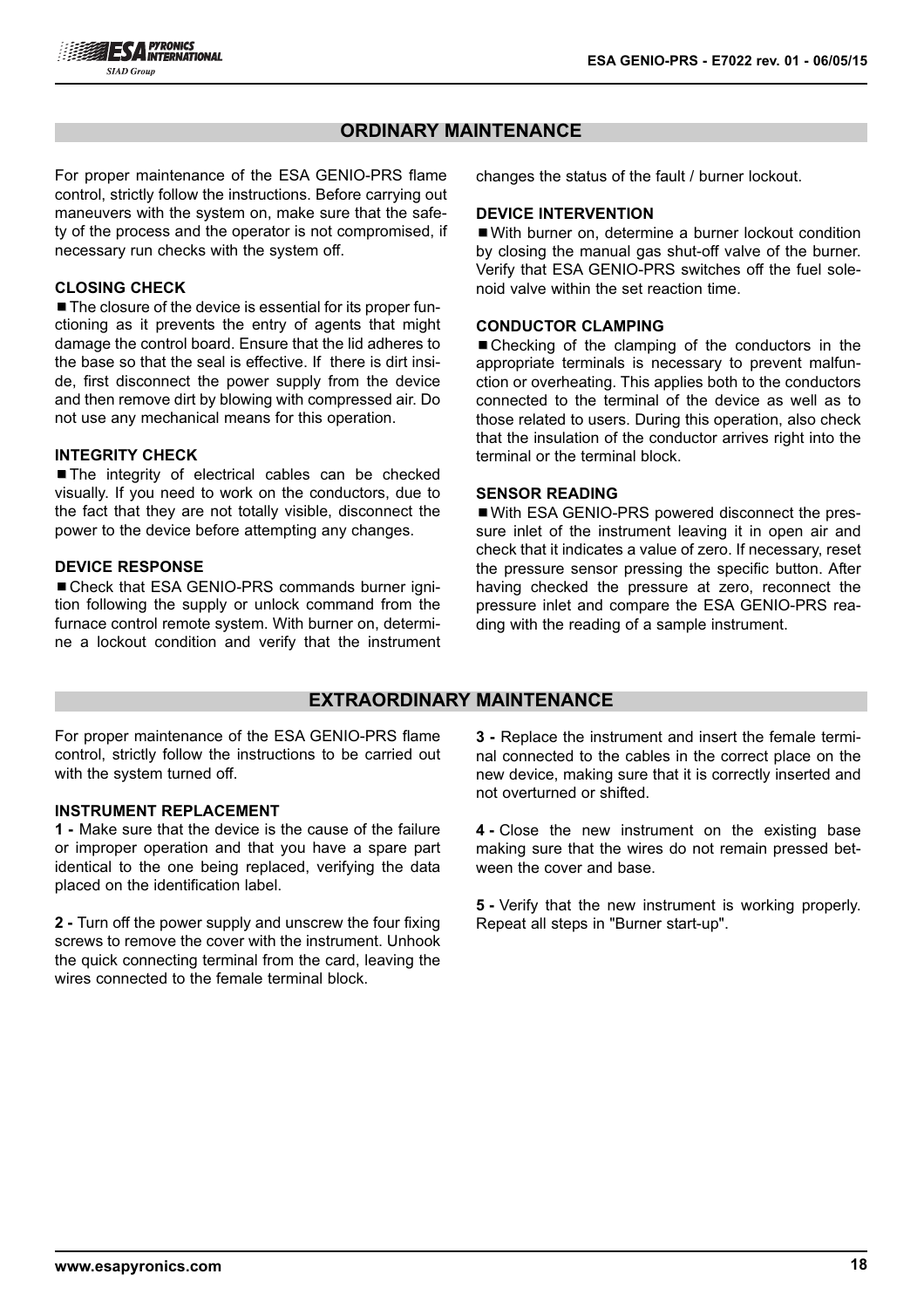



| Pos. | <b>Description</b>                                        | Pos. | <b>Description</b>                                       |
|------|-----------------------------------------------------------|------|----------------------------------------------------------|
| a    | Unirod flame detection                                    | е    | Output with no anomalies with calibrated resistance (CR) |
| b    | <b>IFlame detection with dedicated electrode</b>          |      | <b>Gas solenoid valve</b>                                |
| с    | Remote reset input                                        |      | Electric power supply                                    |
|      | Output for burner in lockout with volt free contact (C-B) |      | Safety stop                                              |

# **TERMINAL CONNECTORS**

**ESA PYRONICS SIAD Group** 

| Pos. | <b>Description</b>                                          | Pos.        | <b>Description</b>                                                        |
|------|-------------------------------------------------------------|-------------|---------------------------------------------------------------------------|
| G    | Grounding PE protection and burner frame                    | $\mathbf R$ | Output for burner count (1.8Kohm resistance)<br>for absence of anomalies. |
| N    | Ignition transformer neutral                                | $\star$     | Not connected                                                             |
|      | Ignition transformer phase                                  | N           | Neutral for 1st stage gas solenoid valve                                  |
| F    | Detection electrode or flame signal transformer<br>(unirod) | v           | Phase for 1st stage gas solenoid valve                                    |
| S    | Remote reset input                                          | $\star$     | Not connected                                                             |
| B    | Output for burner in lockout (N.O.)                         | N           | Power supply neutral                                                      |
| C    | Common for lockout output or output burner count            |             | Power supply phase                                                        |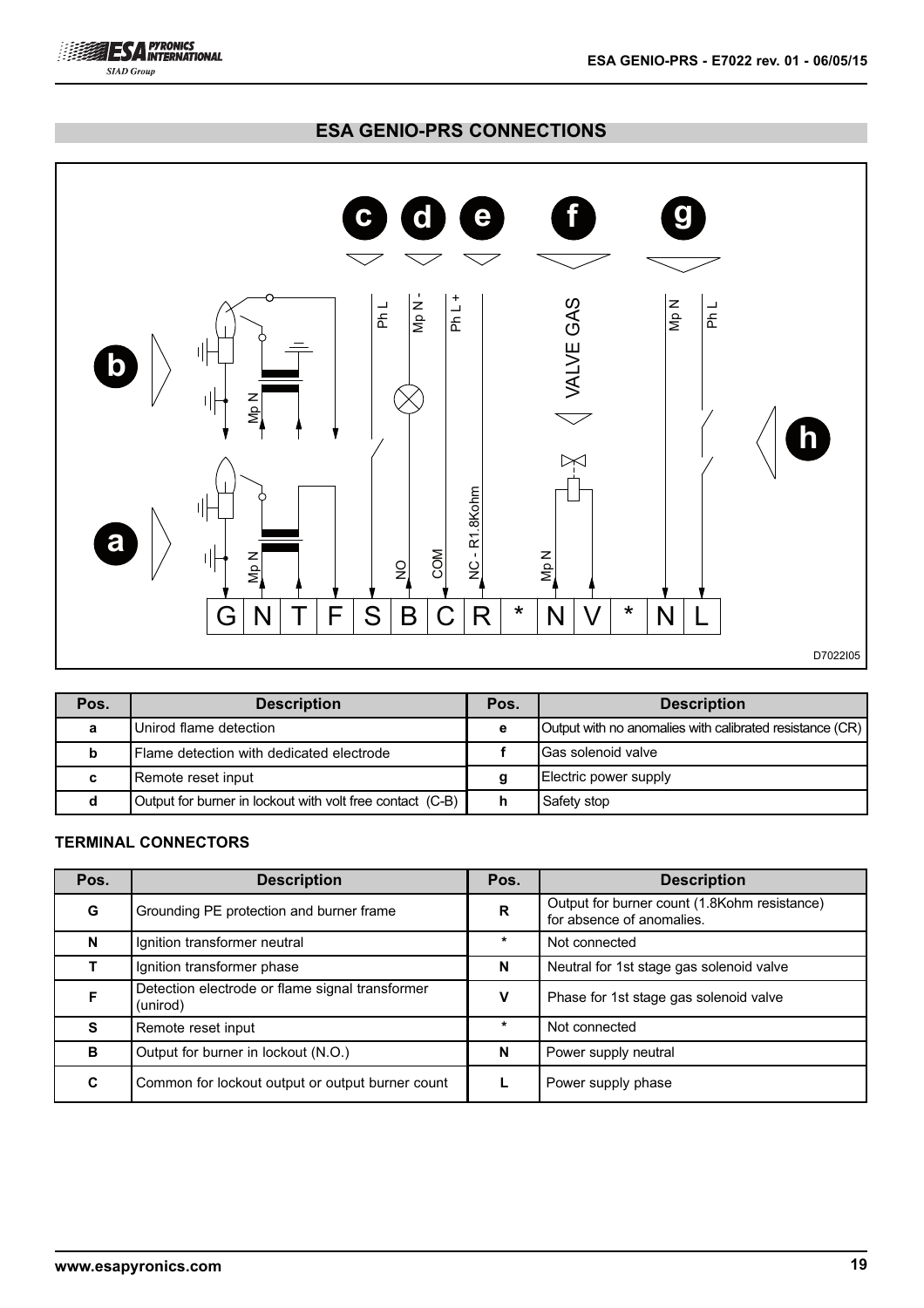# **OVERALL DIMENSIONS**



| <b>Preformed holes</b> | Diameter mm | Cable gland    |
|------------------------|-------------|----------------|
|                        | 19          | PG11 - M20x1,5 |
| $2 - 3 - 4 - 5 - 6$    | 16          | PG9 - M16x1,5  |
| 7-8-9-10-11 *          | 16          | PG9 - M16x1,5  |
| $12 - 13$ *            | 19          | PG11 - M20x1,5 |

\* The transformer mounting precludes the possibility of using hollow passages 7÷13.

| Pos.  | <b>Elements</b>                                                 |  |  |  |  |
|-------|-----------------------------------------------------------------|--|--|--|--|
| A     | Attachments for fixing the transformer                          |  |  |  |  |
| в     | Attachments for fixing the transformer                          |  |  |  |  |
| C     | Not used                                                        |  |  |  |  |
|       | Not used                                                        |  |  |  |  |
| Е     | Not used                                                        |  |  |  |  |
| F     | Screw support for earthing                                      |  |  |  |  |
| G - G | Mounting plate or rear collar (tube $\frac{1}{2}$ ")<br>Tapping |  |  |  |  |